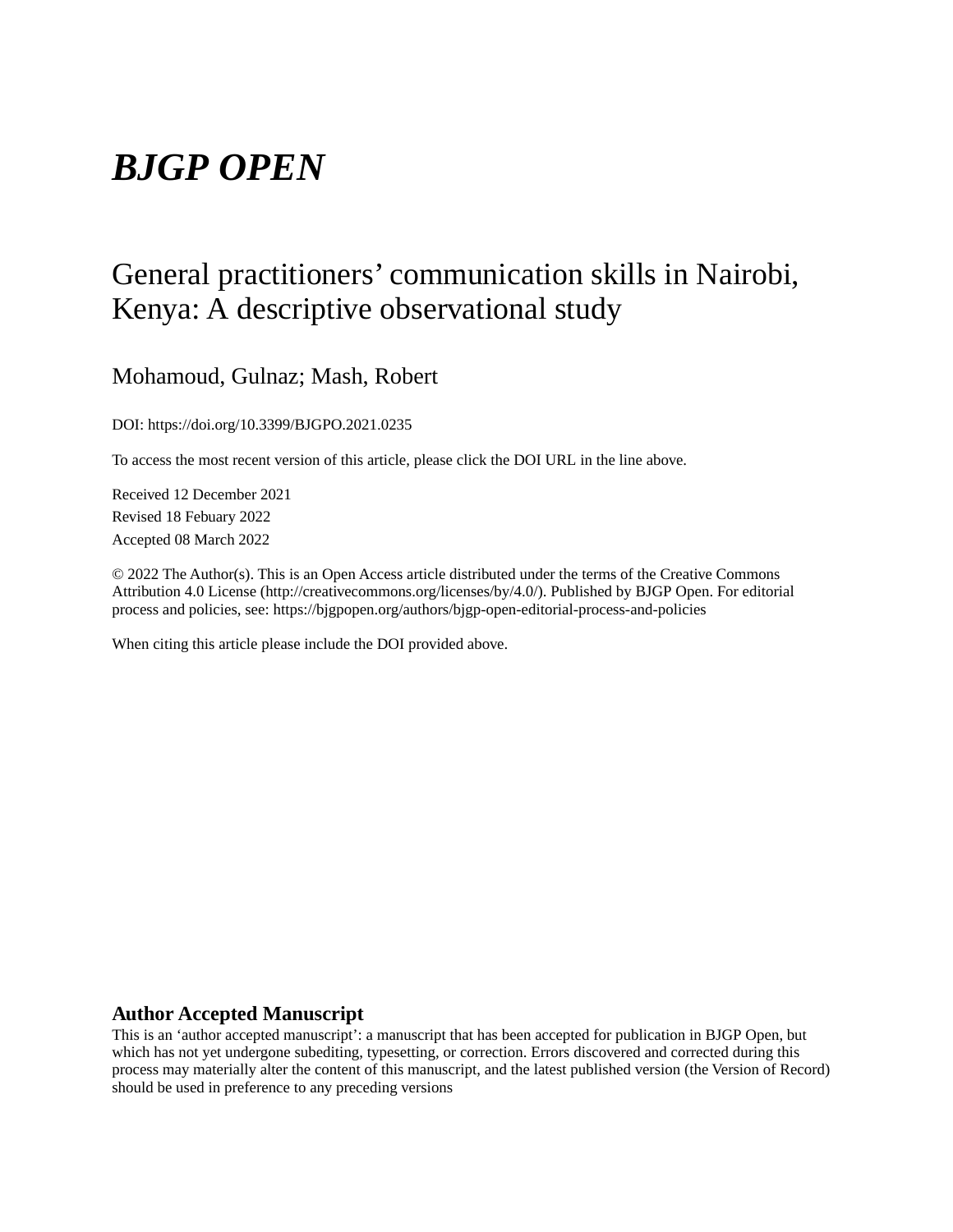# **General practitioners' communication skills in Nairobi, Kenya: A descriptive observational study**

Gulnaz Mohamoud, Division of Family Medicine and Primary Care, Stellenbosch University, South Africa and Department of Family Medicine, Aga Khan University, Kenya. MBChB MMed PhD mmgulnaz@yahoo.com [corresponding author]

Robert Mash, Division of Family Medicine and Primary Care, Stellenbosch<br>University, South Africa. MBChB DCH DRCOC FRCGPFEFF PhD <u>missur</u><br>University, South Africa. MBChB DCH DRCOC FRCGFFEFF PhD <u>missur</u><br>Care and Care and Ca University, South Africa. MBChB DCH DRCOG FRCGP FCFP PhD rm@sun.ac.za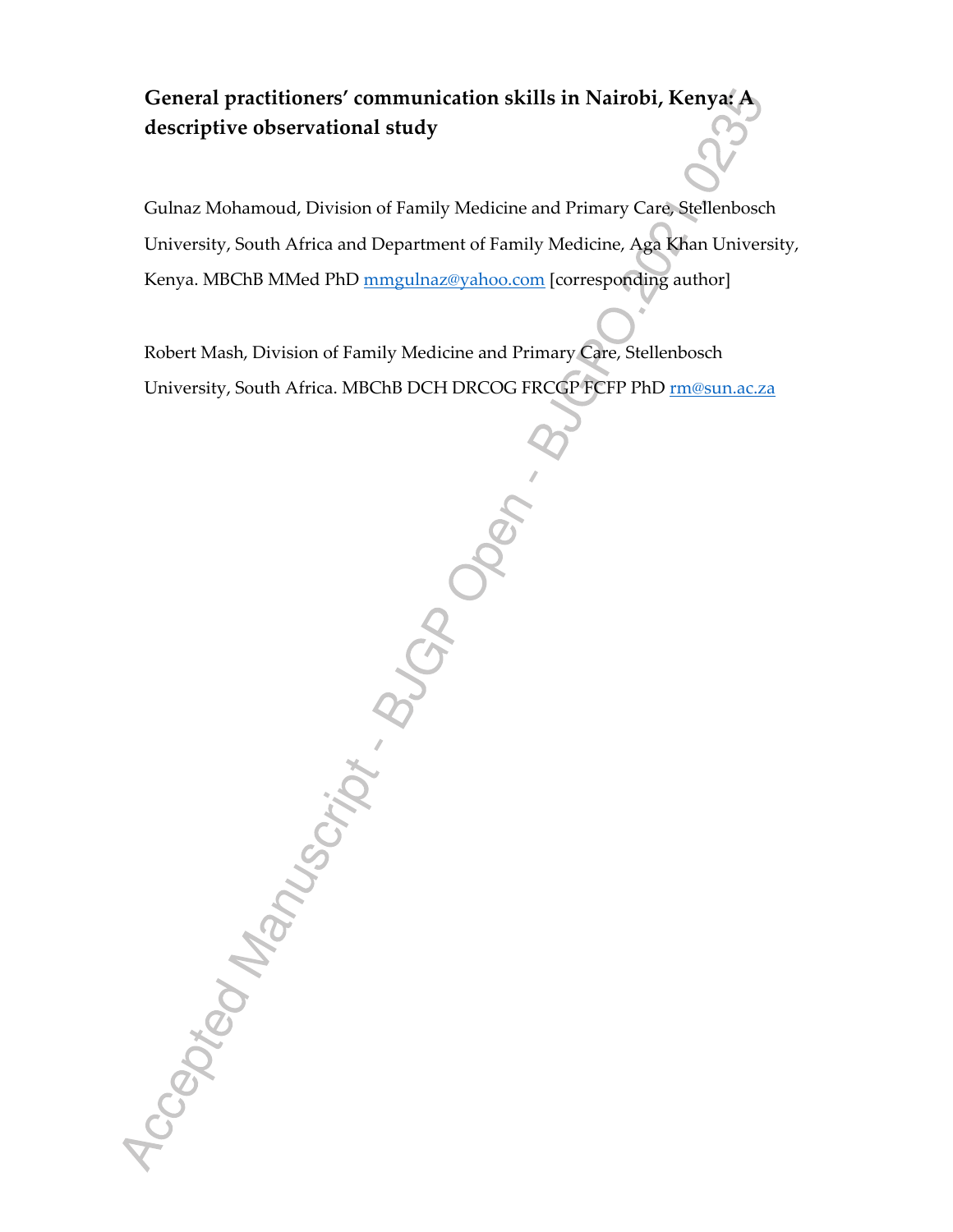## **Abstract**

### Background

High quality primary care is associated with person-centeredness and effective communication that also supports continuity and coordination of care. In Kenya, there is little knowledge about the quality of communication in consultations by general practitioners (GPs).

#### Aim

To evaluate the quality of communication by GPs.

### Design and setting

Descriptive, observational study of 23 GPs consultations in 13 private sector primary care facilities in Nairobi, Kenya.

#### **Methods**

One consultation with a randomly selected adult patient was recorded per GP, and 16 communication skills evaluated with the Stellenbosch University Observation Tool. A total percentage score was calculated per consultation, and compared with the GPs' demographics, consultations' complexity and duration using the Statistical Package for Social Sciences.

## Results

The GPs' median age was 30.0 years (IQR: 29-32) and median consultation time was 7.0 minutes (IQR=3-9). Median overall score was 64.3% (IQR: 48.4-75.7). They demonstrated skills in gathering information, making and explaining the diagnosis and suggesting appropriate management. They did not make an appropriate introduction, explore the context or patient's perspective, allow shared decision making or provide adequate safety netting. There was a positive correlation between the scores and duration of the consultations (*r*=0.680, p=0.001). The score was higher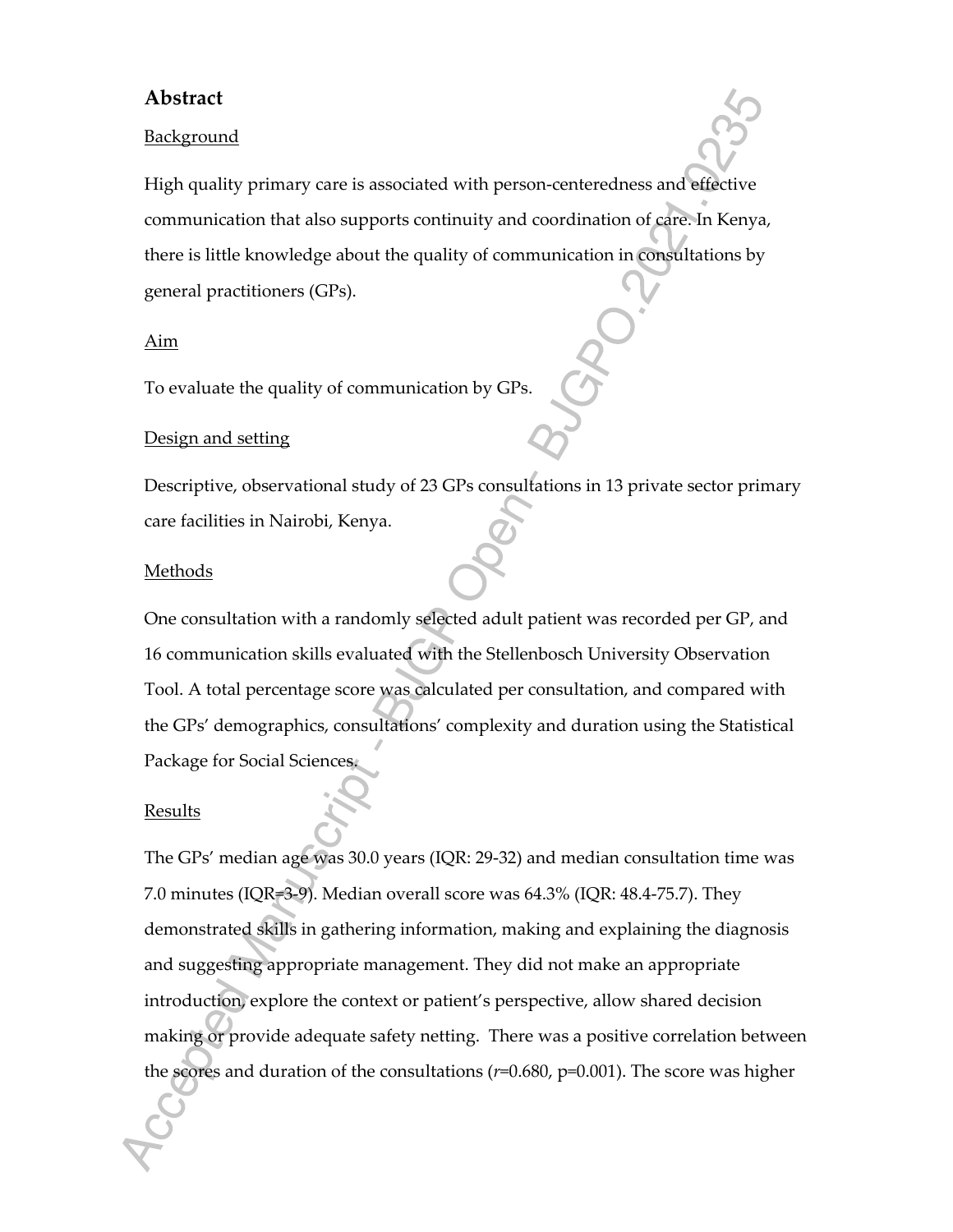in consultations of moderate complexity (78.1; IQR=57.1-86.7) versus low complexity (52.2; IQR=45.1-66.6) (p=0.012).

#### **Conclusion**

Consultations were brief and biomedical by young and inexperienced GPs. GPs needed further training in communication skills, particularly with regard to personcentredness. Deploying family physicians to the primary care setting would also improve the overall quality of service delivery.

## **Keywords**

General practice; general practitioners; primary care; communication; consultations; private sector

## **How this fits in**

Accepted Man

High quality primary care is characterised by person-centeredness and effective communication skills. In the African context patients also expect person-centred consultations, but little is known about the quality of communication in consultations.

This study showed that communication in private sector primary care clinics in Nairobi, Kenya is brief, biomedical and offered by young and inexperienced general practitioners, who deal with low-moderate complexity and mostly acute problems. Additional training and expertise is needed to deliver high quality primary care.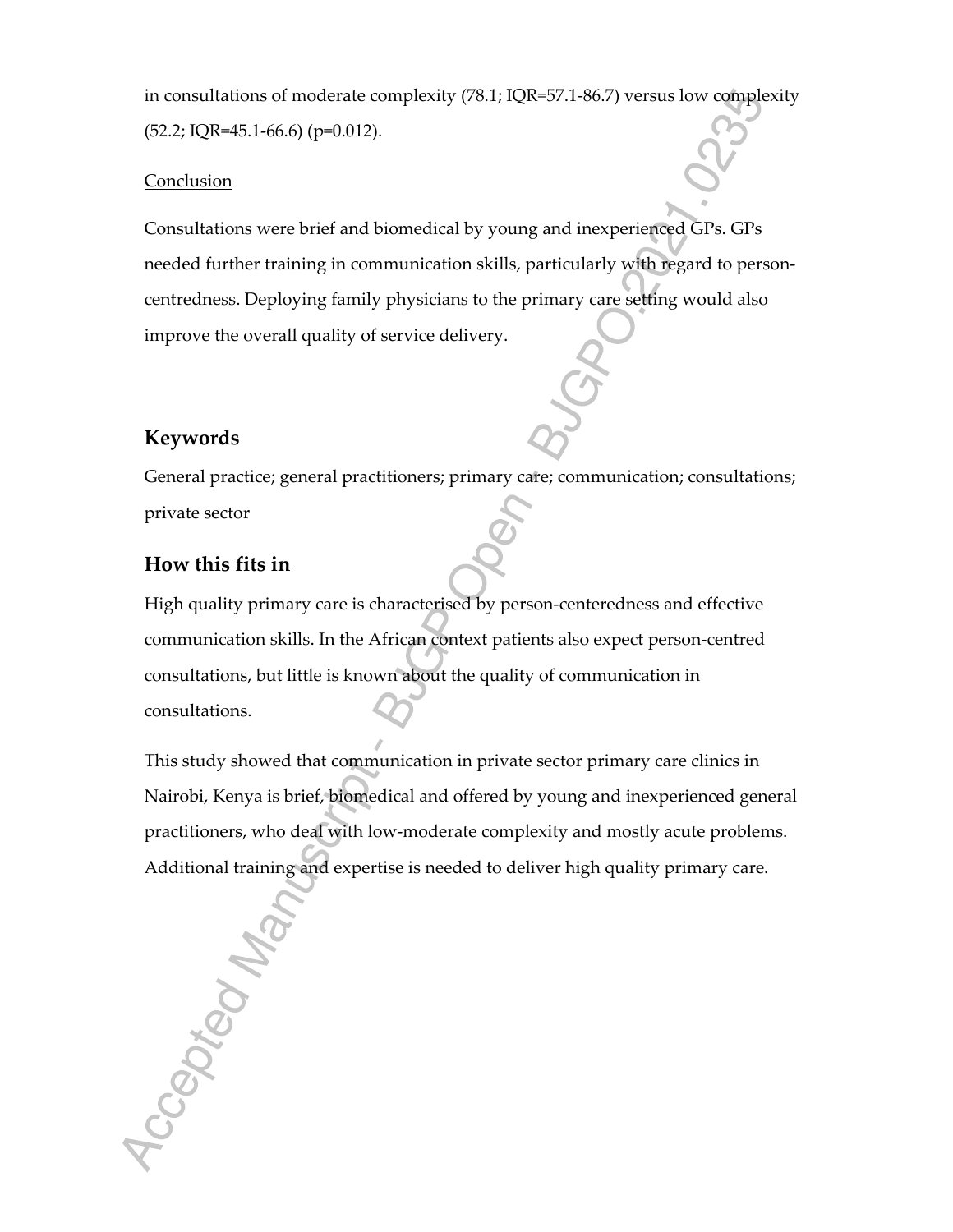## **Introduction**

General practice has been described as an "approach to delivery of health care which is characterised by whole-person medicine".(1) A biopsychosocial approach is fundamental to whole-person medicine throughout the lifecycle and across the burden of disease.(1) In addition, this approach takes into account the family and community context, and supports continuous and coordinated care.(1,2) Wholeperson medicine requires primary care (PC) providers to be person-centred and have effective communication skills.(3)

In South Africa person-centred care (PCC) has been described as involving processes of "facilitation, clinical reasoning and collaboration".(3) The facilitation process gives attention to the patient's perspective, which may include their experience of illness, beliefs, concerns, expectations, preferences and choices.(3) Clinical reasoning is required throughout the consultation, and integrates the clinician's expertise with the patient's perspective.(3) The collaboration process implies power sharing and finding common ground to make mutually acceptable decisions.

Communication skills are needed to develop an effective relationship and provide structure throughout the consultation.(4) There are specific communication skills related to each phase of the consultation: initiation, gathering information, explaining and planning, and closure.(4) Effective communication results in better adherence to the management plan, increased patients' and clinicians' satisfaction as well as reduced litigation.(5)(6)(7) Effective communication has a direct impact on clinical outcomes and the ability of patients to self-manage chronic conditions.(8)

In Africa, there is little evaluation of effective communication in the PC consultation. A study from the public sector in Uganda found that patients expected PCC, although PCC was not measured.(9) A South African study in the public sector found significant gaps in the ability of PC providers to provide PCC.(10) Primary care delivery in the Kenyan private sector relies on general practitioners (GPs).(11) However, GPs without postgraduate training may not have been trained in the communication skills that are essential to the practice of PC.(12,13) On the other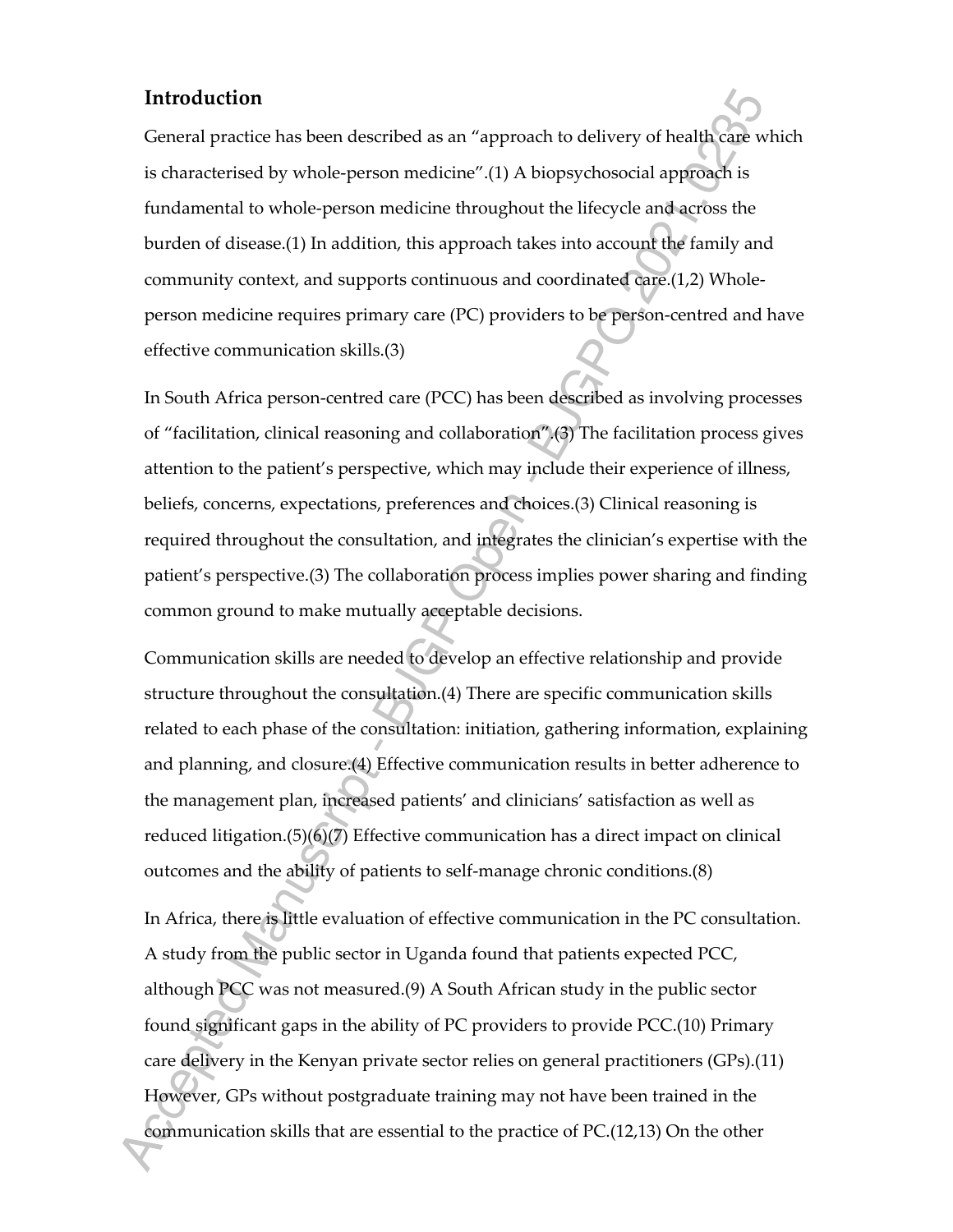hand, family physicians have completed post-graduate training with an emphasis on effective communication, but numbers are very small despite the availability of five training programmes in Kenya.(14) Not much is known about the quality of communication in consultations offered by GPs. Hence, the aim of this study was to evaluate the quality of GPs' communication in consultations as an essential component of high quality PC in private sector PC settings in Nairobi, Kenya.

## **Methods**

#### Study design

This was a descriptive observational cross-sectional study.

#### Setting

This study was conducted in 13 PC clinics attached to a tertiary hospital within Nairobi, operated by one private healthcare organisation. These clinics offered promotive, preventive and treatment services to all age groups across Nairobi. Each clinic had a pharmacy and laboratory, and could refer patients to specialist clinics (including family medicine) at the tertiary hospital. An electronic health record allowed clinicians to access the patients' information at all of these facilities. There were 25 GPs working in these facilities. Most of the patients attending these clinics had health insurance. These private sector clinics had no empanelment of practice populations and were not obligated to provide gatekeeping for the hospital. This model of care within a private health care organisation was very different to the model of primary health care in the public sector.

In Kenya, GPs usually have no postgraduate education in family medicine. It is only recently that a 4-year Masters of Medicine degree was introduced that leads to registration as a specialist in family medicine. The number of graduates is very small and family physicians may work at district hospitals as well as primary care. The clinics in this study had no family physicians.

Primary care is undergoing a transition in Kenya as chronic non-communicable diseases such as diabetes, ischaemic heart disease and stroke increase in importance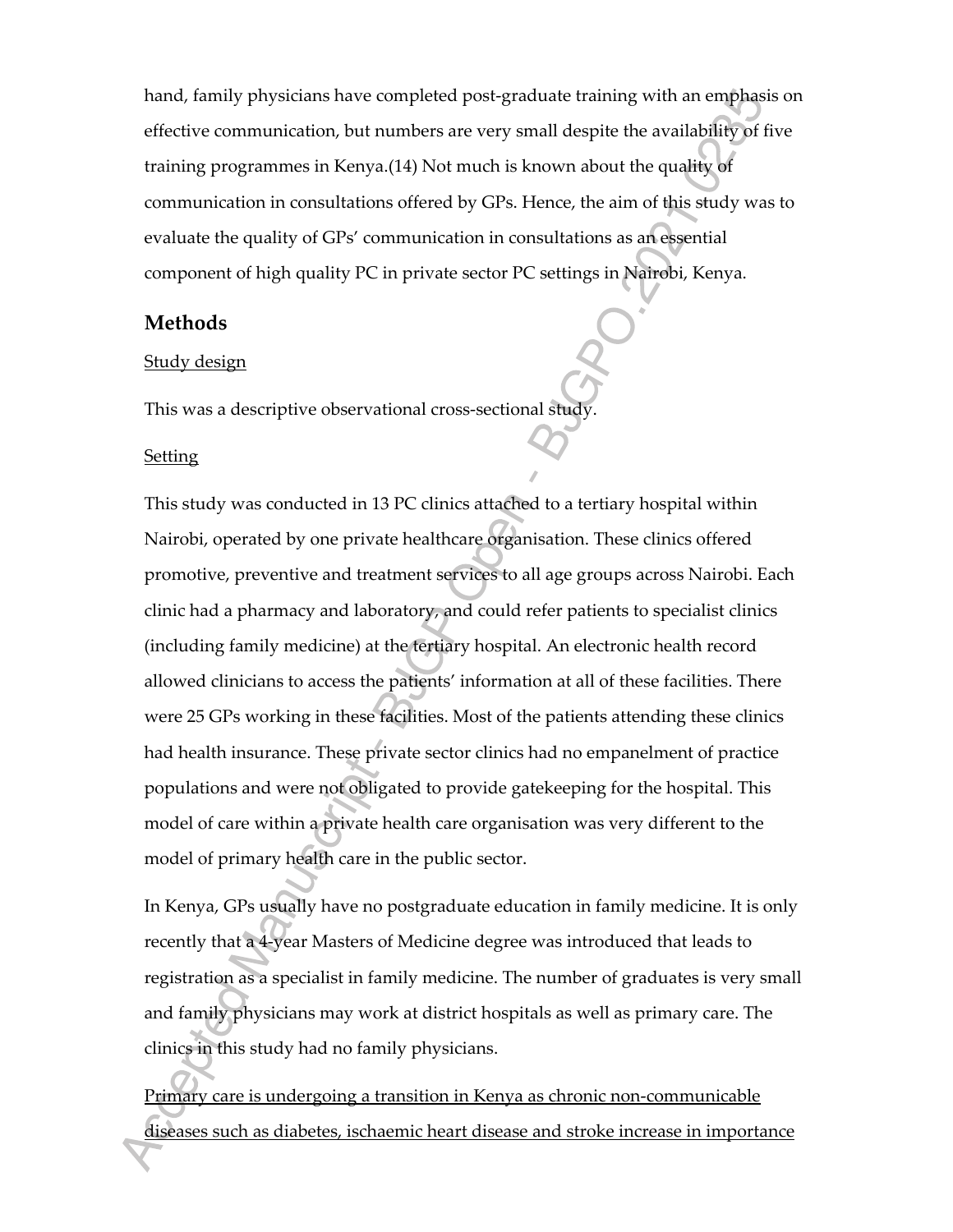alongside HIV, TB, malaria and other acute infectious diseases.(15) Amongst the urban populations served by this private sector organisation the relative contribution of non-communicable chronic conditions is likely to be higher than the national average.

#### Study population

All 25 GPs were invited to contribute one audio recording of a consultation. The intention was to describe the overall collective quality of consultations and not that of individual GPs. The reliability of 25 observations of these GPs, when regarded as a collective or single entity, was thought to be aligned with workplace assessment methods.(16) This number of observations was feasible to assess and a similar approach was used in a previous study in South Africa.(10)

#### Data collection

One adult patient was selected by GM using computer generated random numbers from the GP's patient list for that day. After obtaining consent from both the patient and the GP, the consultation was recorded in English using a discrete micro-recorder.

The audio recordings were assessed using the Stellenbosch University Observation Tool (SUOT). The tool was developed from the evidence-based Calgary-Cambridge guide to consultation skills.(4) The tool was previously used to research PC consultations in South Africa.(10) This tool is also used in postgraduate family medicine assessment in South Africa and Kenya, and is published in the South African Family Practice Manual.(17,18) The SUOT was piloted to assess the reliability of the assessor and feasibility in the study setting.

The SUOT evaluates 16 different consultation skills (see Table 2) as "not done" (score=0), "partially done" (score=1), "fully done" (score=2), or "not applicable" for the specific consultation.

## Data analysis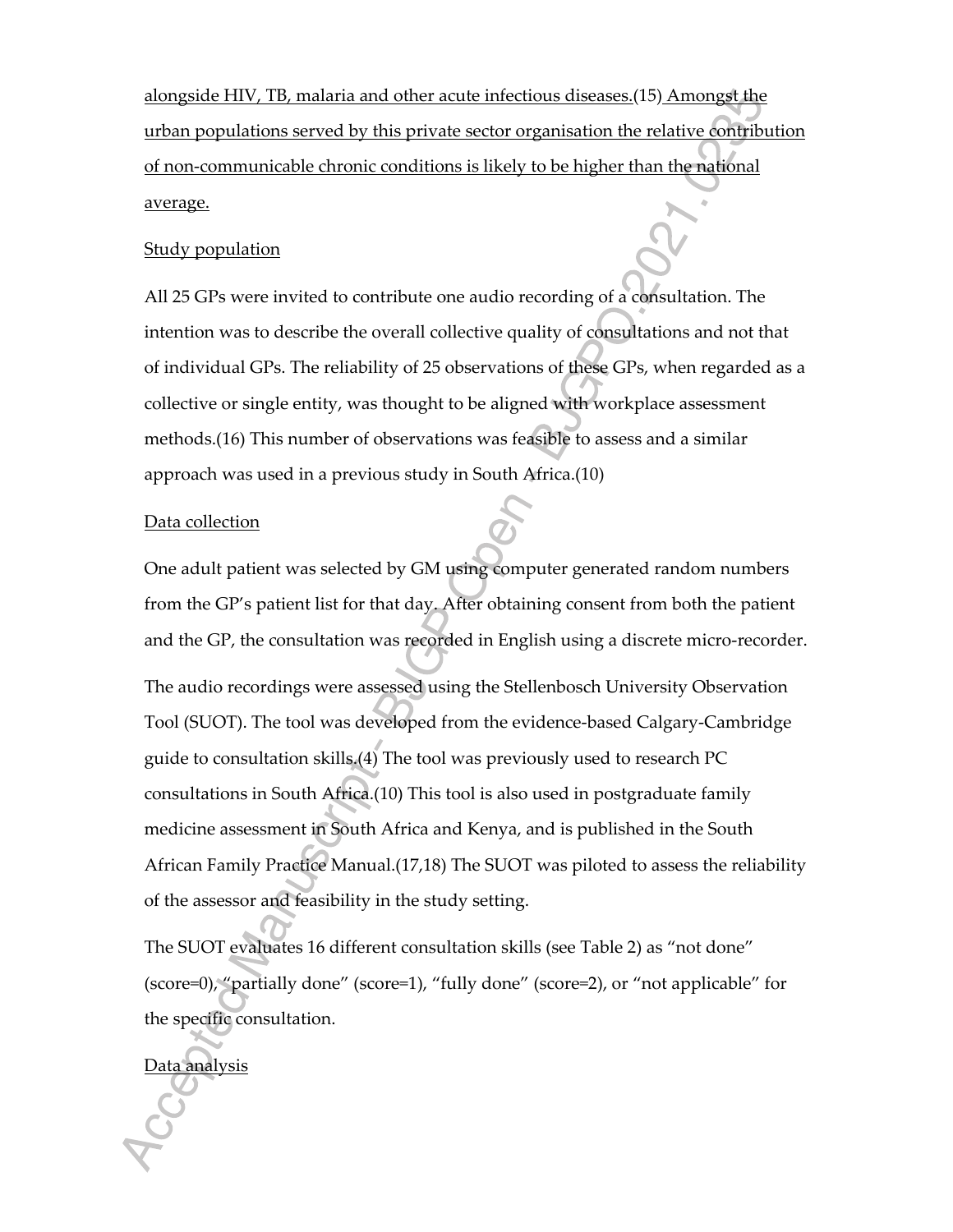All the data were entered into an Excel spreadsheet and checked for errors or omissions. Data were analysed using the Statistical Package for Social Sciences (SPSS) version 25.

The principal researcher was trained on the SUOT by RM and inter-rater reliability was confirmed using four randomly selected recordings. The SUOT tool has been shown to have good inter-rater and intra-rater reliability in South Africa.(10) A good level of agreement was indicated by a Kappa of 0.875 (95%CI 0.284-0.999). High intra-rater reliability was shown with an intra-class correlation coefficient of 0.98 (95% CI 0.814-0.999).

Reasons for the encounter and the diagnoses made in each consultation were coded using the International Classification of Primary Care (ICPC) Version-2.(19) Consultations were categorised into different complexities based on the number of reasons for encounter and diagnoses. Low complexity was defined as 1-2 reasons for encounter or 1 diagnosis, moderate complexity as 3-4 reasons for encounters or 2 diagnoses, and high complexity as 5 or more reasons for encounter or 3 or more diagnoses.(20) The Practical Approach to Care Kit (PACK) guideline was used to assess the appropriateness of the management plan. The PACK is an integrated and evidence-based guideline, used in adult PC for the management of common symptoms and chronic conditions.(21)

The frequencies and percentages for the different evaluation categories for individual communication skills were analysed as well as the total consultation scores as a percentage out of 32. The relationships between the duration of the consultation, age of the GP and years of experience and the total consultation score were analysed using Spearman's correlation. The relationships between the complexity of the consultation and gender of the GPs with the total consultation score were analysed using the Mann Whitney test. This test was also used to investigate the relationship between the duration of consultations and the complexity of the cases.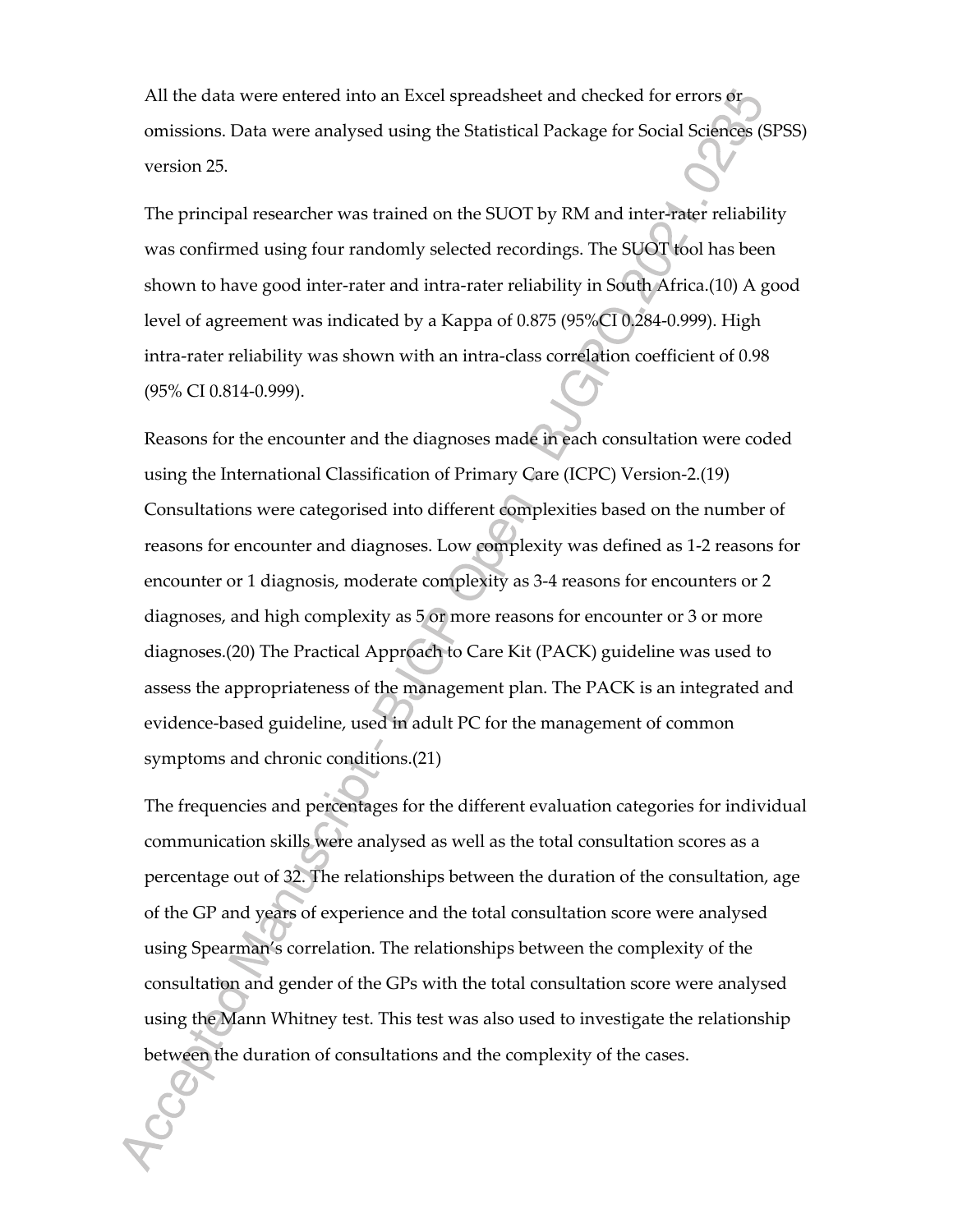## **Results**

The response rate of the GPs was 23/25 (92%) with 9 males and 14 females. The GPs had a median age of 30.0 years (IQR: 29-32) and a median of 3 years of experience after graduation (IQR: 3-6). The consultations were of low (12, 52.2%) and moderate (11, 47.8%) complexity. The median consultation time was 7.0 minutes (IQR: 3-9).

Table 1 shows the main reasons for encounter and diagnoses. Most symptoms and diagnoses were categorised into gastrointestinal, musculoskeletal and respiratory domains.

Figure 1 shows the distribution of total percentage scores, with a median score of 64.3% (IQR: 48.4-75.7). Table 2 indicates performance for each consultation skill. In more than 50% of consultations, the GPs did not make an appropriate introduction or greeting, nor did they explore the family and social context or relate their explanation to the patient's perspective. Similarly, in more than 50% of the consultations, they only partly succeeded in confirming the patient's problem list, encouraged the patient to tell their story and understood the patient's perspective.

The GPs fully performed four of the sixteen skills in more than 50% of consultations: obtaining sufficient information, making an appropriate diagnosis, providing a clear explanation and formulating an appropriate management plan. However, there was little shared decision making. The GPs demonstrated a commitment to coordination and continuity of care in the majority of relevant consultations, although safety netting and closure were not fully addressed.

The median percentage score was significantly higher in consultations of moderate complexity  $(78.1; IQR: 57.1-86.7)$  as compared to low complexity  $(52.2; IQR: 45.1-66.6)$ (p=0.012). There was a significant positive correlation between an increasing consultation score and longer duration of the consultations (*r*=0.680, p=0.001). There was no significant relationship between the age (*r*=0.072; p=0.743), experience of the GPs ( $r=0.164$ ;  $p=0.454$ ) and gender ( $p=0.614$ ) with the consultation score. Moderate complexity consultations took longer (median=9.0; IQR: 6.6-12.3 minutes) than low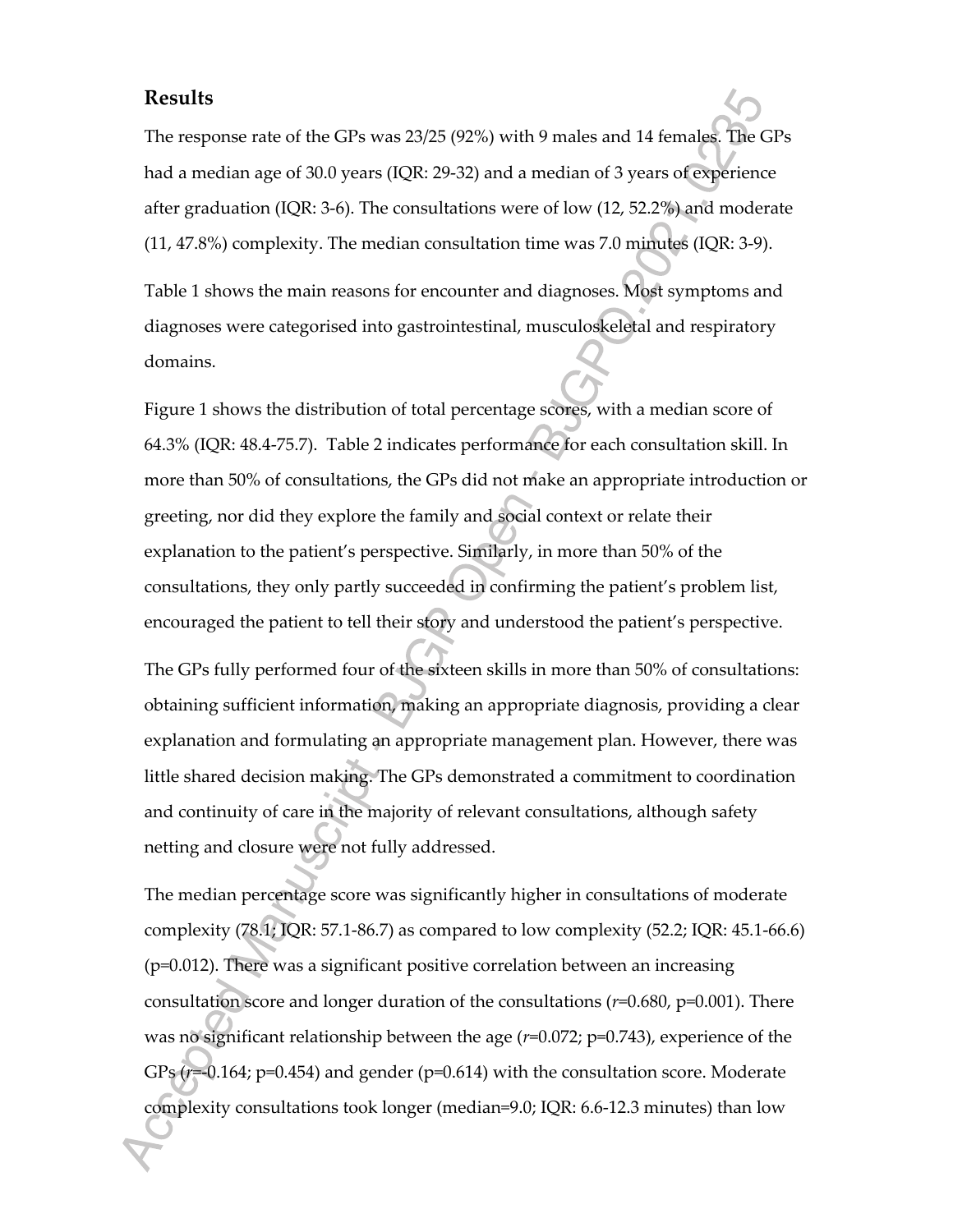complexity consultations (median=4.0; IQR: 2.8-7.0 minutes), although the difference did not reach significance (p=0.095).

## **Discussion**

#### Summary

Primary care was offered by young, inexperienced GPs, who conducted brief consultations of low to moderate complexity. They were able to obtain sufficient biomedical information, make an appropriate diagnosis, formulate and explain an appropriate management plan. Gaps were found in the provision of whole-person medicine and PCC, with little attention being paid to the patient's perspective and context. There was a commitment to coordinating care within the practice and to ongoing care, in the majority of consultations. The GPs varied considerably in their provision of safety netting. The consultation score improved with increasing complexity of the problems and length of the consultation.

#### Strengths and limitations

There are many tools available to evaluate consultations and PCC in particular. However, there is no international consensus on which tool is best to use or which model of the consultation is most applicable.(22,23) We believe the SUOT tool was a reasonable choice as it was evidence-based, and regarded as valid in the local context.

To adequately measure each individual, a sample size of at least 8-10 consultations per GP would have been needed. However, such a large sample of 200-250 consultations would not have been practical to collect in the context or feasible to assess with the resources available. It is possible that more precise results for the group as a whole would be obtained with a larger sample of consultations.

The presence of the audio recorder may have influenced the GPs to perform better in their consultations (the Hawthorne effect) and scores might be lower in unobserved consultations. However, the audio recorder was a small discreet device and would have been easy to overlook during the consultation process. Non-verbal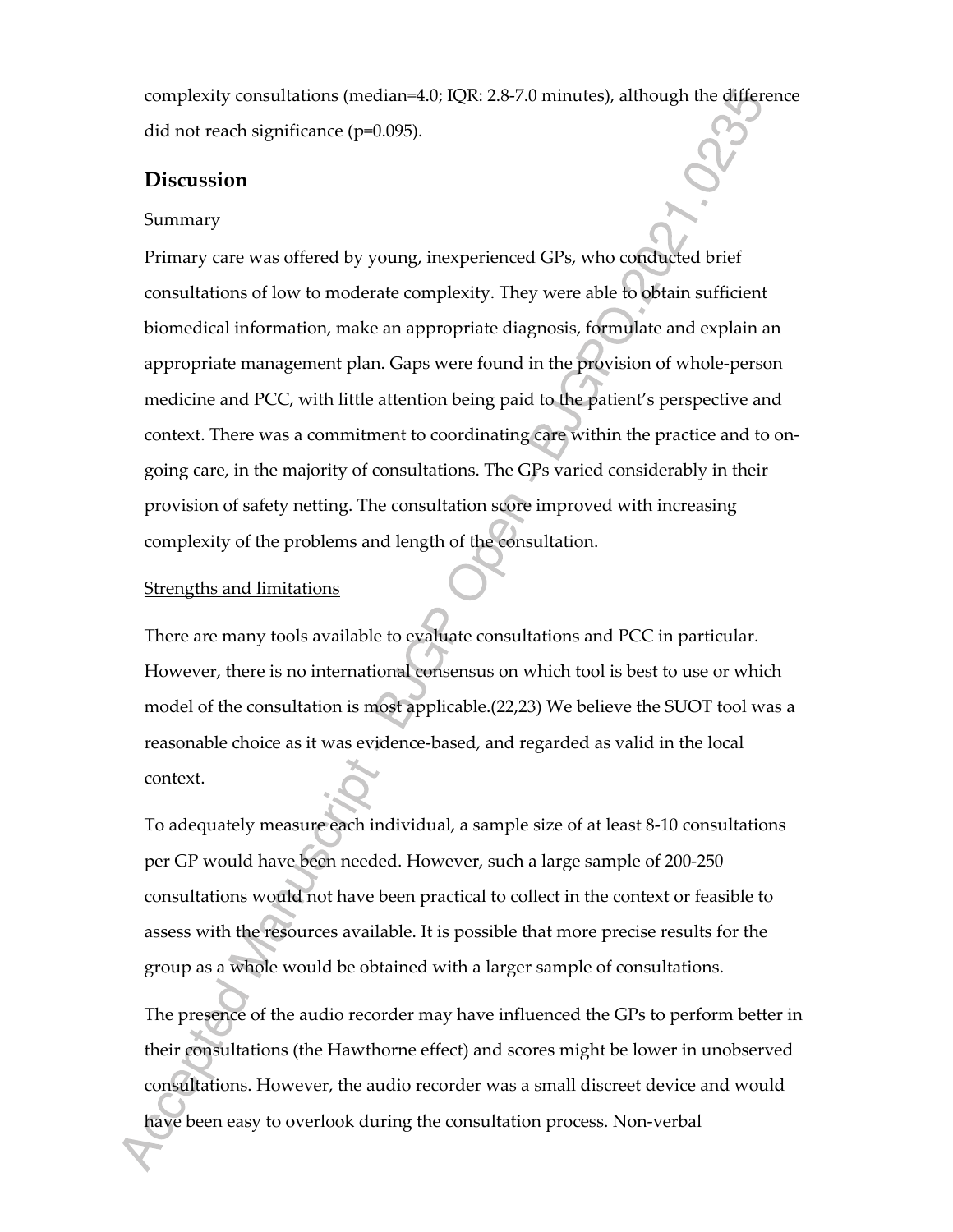communication could not be assessed. These findings cannot be generalised to other GPs working in the private sector. Nevertheless, it is likely that GPs with a similar level of training and working in a similar context would perform similarly.

There were no experienced GPs in this study population and our perception was that they were intending to pursue careers in other disciplines. The lack of comprehensive PC in these clinics may also have dissuaded more experienced GPs, who saw this as their career choice, from working in these clinics.

#### Comparison with existing literature

The initial aspects of building rapport and showing interest are an important part of the facilitative process in PCC,(3) and were not demonstrated by the majority of GPs. A critical component of PCC is understanding the patient's perspective,(24) but little opportunity was given to the patients to voice their perspectives or express an opinion on the treatment plan. These deficiencies may be due to a lack of relevant training at both undergraduate and postgraduate levels,(4,25) as well as a lack of role models in the health care system.(25)

Poor PCC might be expected to reduce patient satisfaction.(26) However, a study in the same setting, reported that patients had high levels of satisfaction with their consultations by the same GPs.(6) The high level of satisfaction could be due to low expectations, as well as the low complexity of the cases that did not demand a more in-depth approach.(6,27)

General practitioners did not explore patients' psychosocial and occupational history. This may be due to the low complexity of problems, although even relatively simple or common problems may have a link to the living or working environment, and ignoring these aspects may lead to a superficial understanding of the problem.(3)

The GPs were able to diagnose and make appropriate treatment plans. However, there was little shared decision making and the diagnosis was not explained in detail. Despite this, the patients' appeared to accept the doctor's advice and treatment. An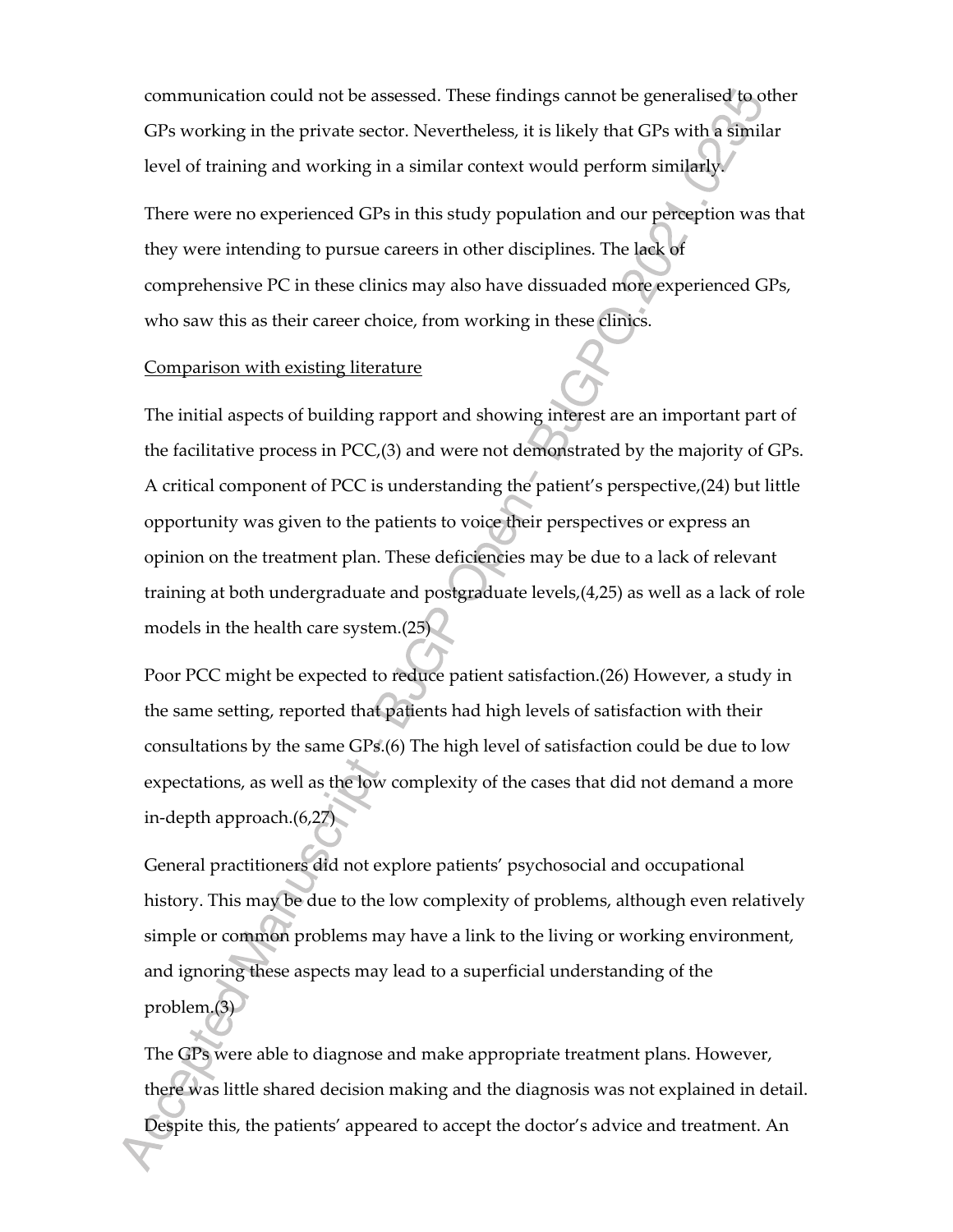overly biomedical approach was also noted in PC providers in studies carried out in the public sectors of South Africa and Kenya.(10,28)

The increase in chronic diseases in Africa will require better continuity and coordination of care.(6,29,30) High levels of parallel coordination were observed within the clinic, but not referrals to the hospital (sequential coordination). This may be due to the low-moderate complexity of the cases and lack of patients with chronic conditions.

This study also showed some commitment to relational continuity. In contrast, studies carried out in South Africa in the public sector showed a gap in relational continuity despite patients presenting with chronic conditions.(10,31) This difference between private and public healthcare sectors could be due to smaller practice populations in the private sector, consistent PC providers, use of electronic records and appointment systems and easy access via medical insurance to ongoing care.(27)

Safety netting is a critical component of consultations in PC, as it contributes to better diagnostic and clinical outcomes.(32) Safety netting was not evident in the consultations, which may be due to the low complexity of cases or a gap in the training of GPs.

In high income settings, consultations by GPs are often 10-15 minutes,(33,34) which contrasts with the average time of 7 minutes in this study. This may reflect the low complexity of the cases, lack of chronic conditions, as well as lack of PCC. It is known that patients prefer longer consultations, which result in more opportunities for preventive and health promotion advice, as well as a reduction in the number of medications prescribed.(35,36)

Highly complex cases were not seen and this finding is contrary to a study in the public sector in South Africa, where GPs were expected to see highly complex cases.(10) Interestingly in our study, as the consultations became more complex, the doctors became more holistic. This may point towards their ability to be more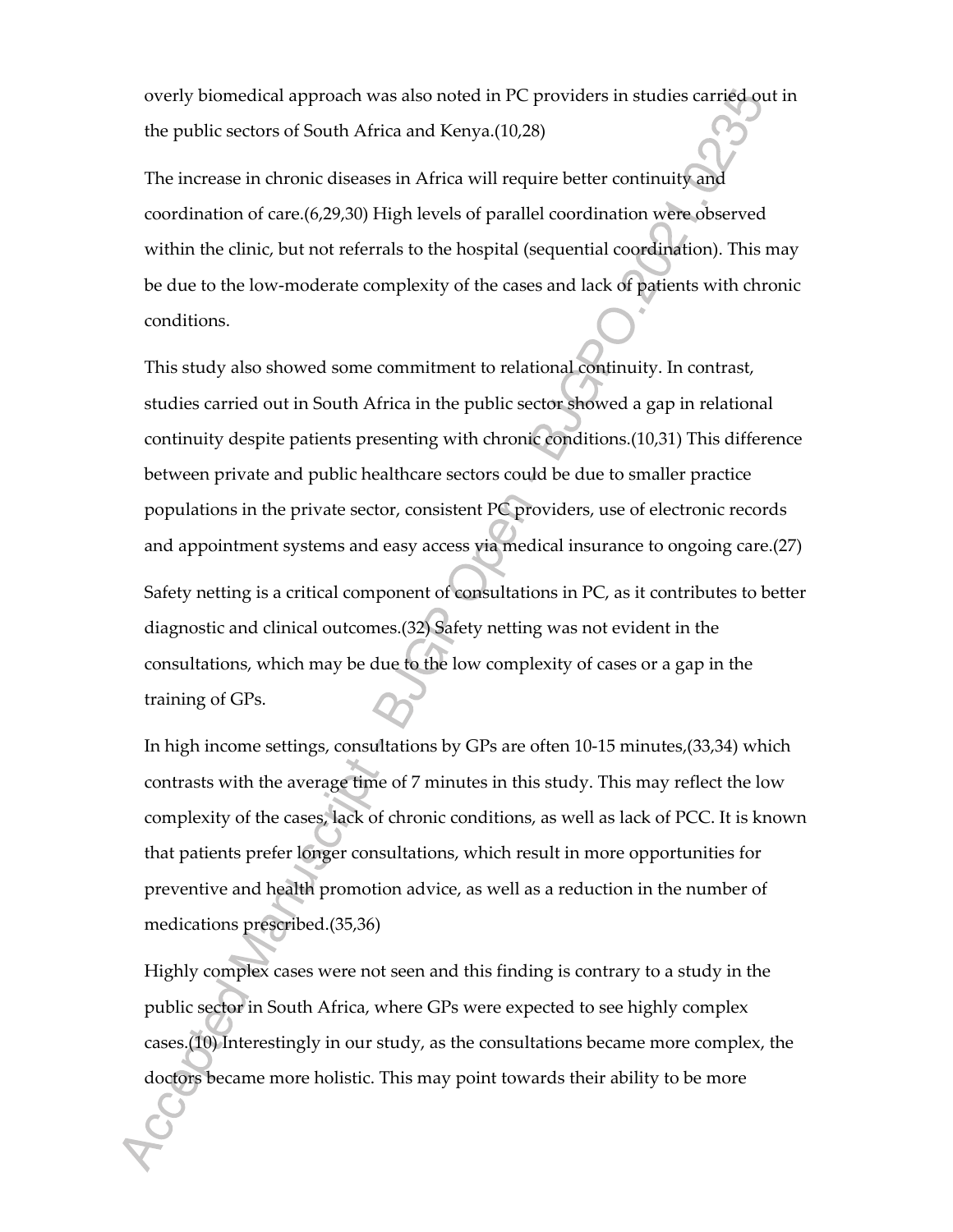person-centred when they perceived that the patient's problems required a more holistic approach.

The low-moderate complexity of problems addressed by GPs suggests that care in these PC clinics was of limited scope and not fully comprehensive. A previous study in this setting also suggests that this is how patients perceived the clinics.(27) There was no gatekeeping required for access to hospital care and in fact family medicine services was based in the tertiary hospital. Patients with more complex problems, therefore, may have referred themselves to the hospital. In most cost-effective health systems, patients with chronic conditions are routinely managed by trained GPs in PC,(14,37) whereas in this system these patients were most likely managed by specialists in the tertiary hospital.

#### Implications for research and/or practice

In-service training programmes for these GPs should target the deficiencies in their communication skills. Key areas to focus on include initiating the consultation and gathering holistic information. Such training should involve theory, modelling and practice with feedback. This could be embedded in the existing continuing professional development and spearheaded by the Department of Family Medicine. There could also be opportunities for a community of practice between the GPs who might review recordings of consultations with support from family physicians. Including more communication skills training in the undergraduate curriculum may be necessary and post-graduate training in family medicine could also be a valuable avenue for doctors to learn PCC.(38,39)

Focussing on the service delivery design in this setting could also address the limited scope and comprehensiveness of PC.(6,27) Increased involvement of the family medicine department in the PC setting and deploying the newly graduated family physicians to these clinics could improve communication and service delivery.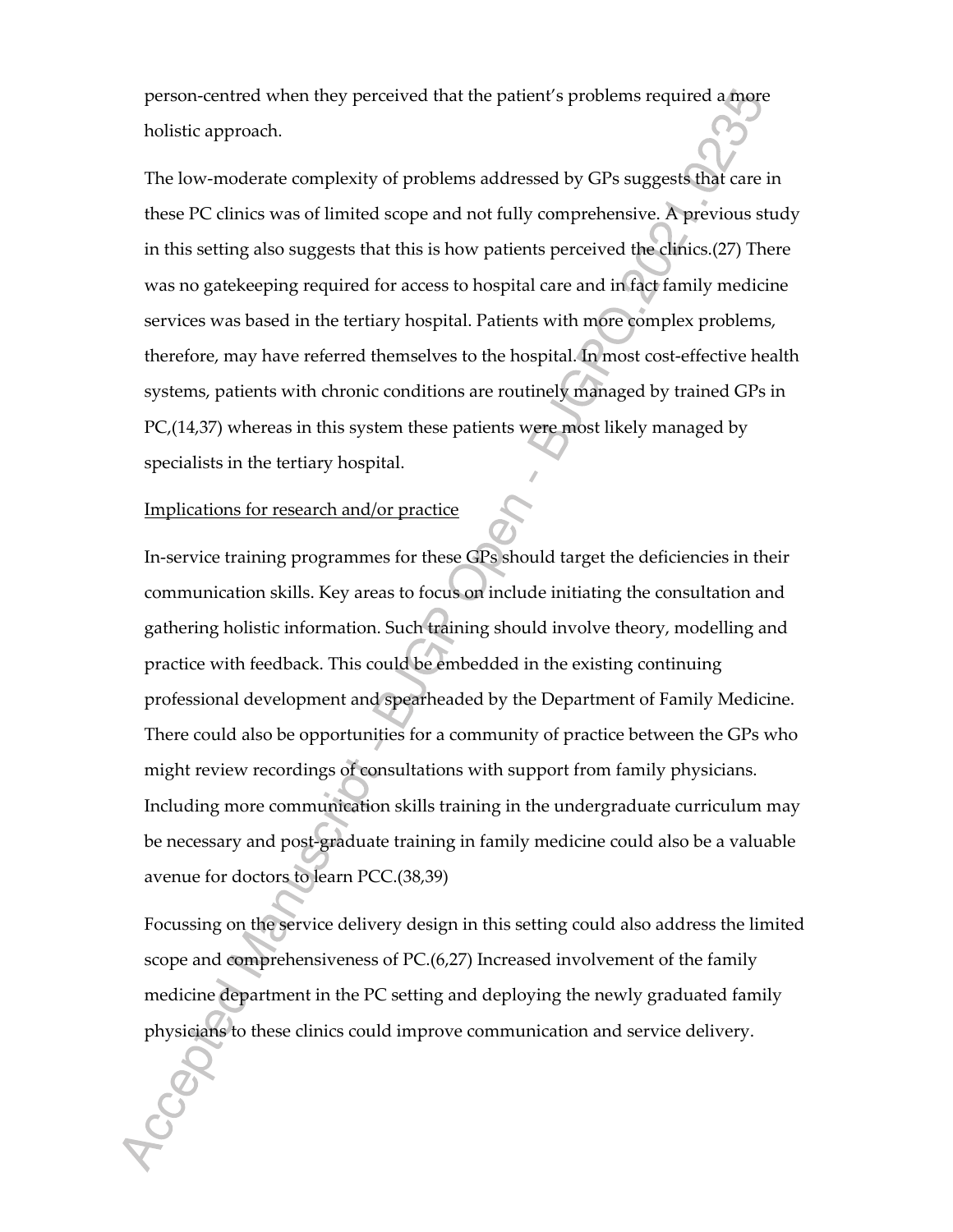## **Conclusion**

Consultations in these PC clinics were carried out by young GPs with no postgraduate training in family medicine. Consultations were brief and had a biomedical approach for patients with acute problems of low-moderate complexity. Although the GPs showed competency in the medical management of their patients, they lacked skills in whole-person medicine. The findings combined with other studies in the same context suggest that this private health care system is not yet offering high quality and comprehensive PC. Attention should be given to the training of doctors and to the service delivery design.

# **Additional information**

## Funding

No specific funding was obtained for this research.

## Ethical considerations

The study was granted the approved by the Research and Ethics Committee (REC) of the Aga Khan University Hospital in Nairobi, Reference: 2018/REC-137(v2) and complied with the ethical guidelines.

## Competing interests

The authors declare no competing interests

## **Acknowledgements**

We acknowledge the GPs and patients who agreed to participate in this study.

## **References**

- 1. Howe A. Medical Generalism: Why expertise in whole person medicine matters. London: Royal College of General Practitioners; 2012.
- 2. Schirmer JM, Mauksch L, Lang F, Marvel MK, Zoppi K, Epstein RM. Assessing communication Competence : a review of current tools. Fam Med. 2005;37.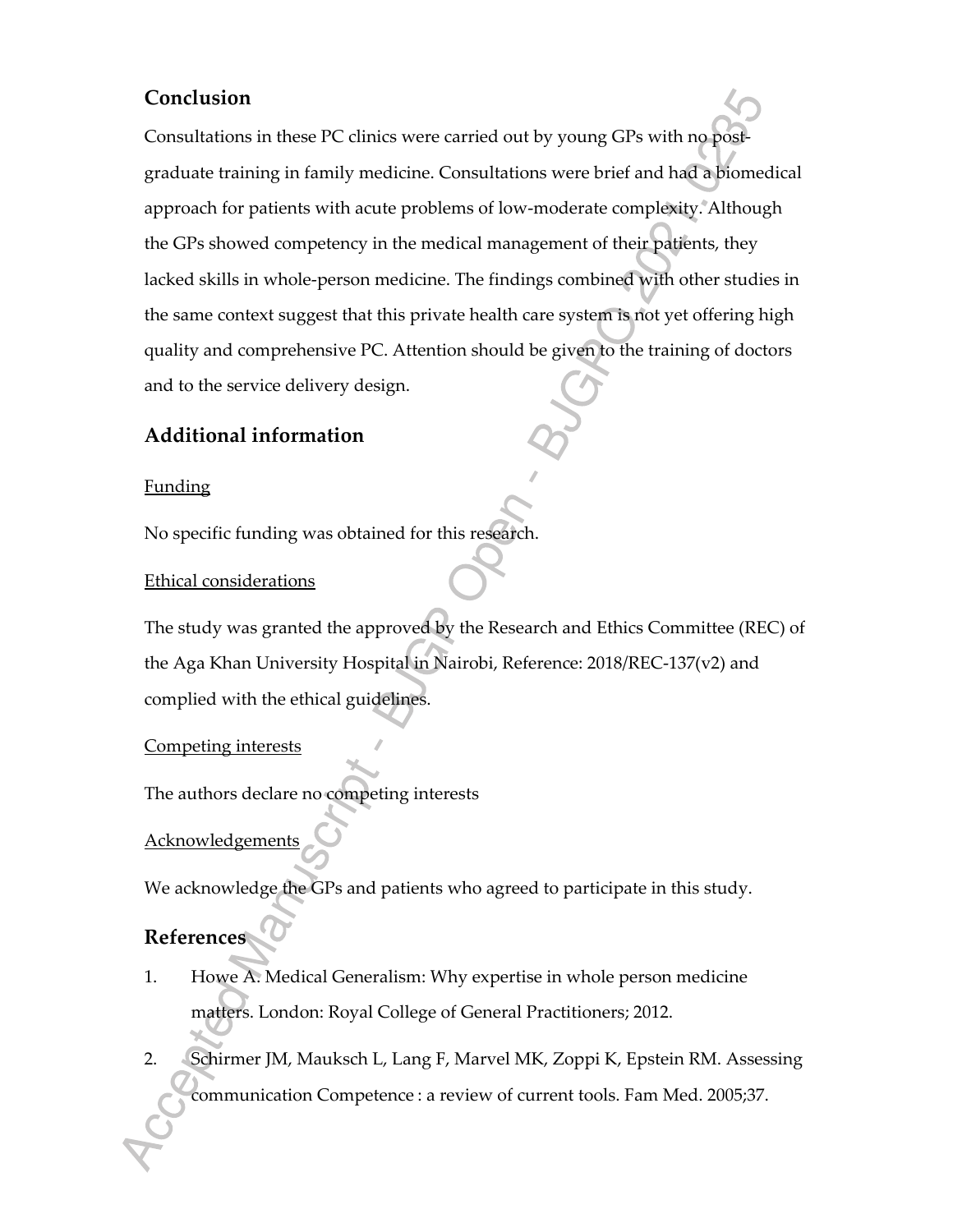- 3. Louw JM, Marcus TS, Hugo JFM. How to measure person-centred practice-An analysis of reviews of the literature. Afr J Prim Health Care Fam Med. 2020;12(1):1–8.
- 4. Kurtz S, Silverman J, Benson J, Draper J. Marrying content and process in clinical method teaching: enhancing the Calgary--Cambridge guides. Acad Med. 2003;78.
- 5. Abioye Kuteyi EA, Bello IS, Olaleye TM, Ayeni IO, Amedi MI. Determinants of patient satisfaction with physician interaction: A cross-sectional survey at the Obafemi Awolowo University Health Centre, Ile-Ife, Nigeria. S Afr Fam Pract. 2010;52(6):557–62.
- 6. Mohamoud G, Mash R. Evaluation of the quality of service delivery in private sector, primary care clinics in Kenya: A descriptive patient survey. S Afr Fam Pract. 2020;62(1):1–7.
- 7. Burt J, Abel G, Elmore N, Campbell J, Roland M, Benson J. Assessing communication quality of consultations in primary care: initial reliability of the global consultation rating scale, based on the Calgary-Cambridge guide to the medical interview. BMJ. 2014;4.
- 8. Lee SJ, Back AL, Block SD, Stewart SK, Back AL. Enhancing Physician-Patient Communication. Am Soc Hematol. 2002;2002(1):464–83.
- 9. Waweru E, Smekens T, Orne-Gliemann J, Ssengooba F, Broerse J, Criel B. Patient perspectives on interpersonal aspects of healthcare and patientcenteredness at primary health facilities: A mixed methods study in rural Eastern Uganda. PLoS One. 2020;15(7 July):1–32.
- 10. Christoffels R, Mash B. How well do public sector primary care providers function as medical generalists in Cape Town: a descriptive survey. BMC Fam Pract [Internet]. 2018 Dec 19 [cited 2019 May 10];19(1):122. Available from: https://bmcfampract.biomedcentral.com/articles/10.1186/s12875-018-0802-x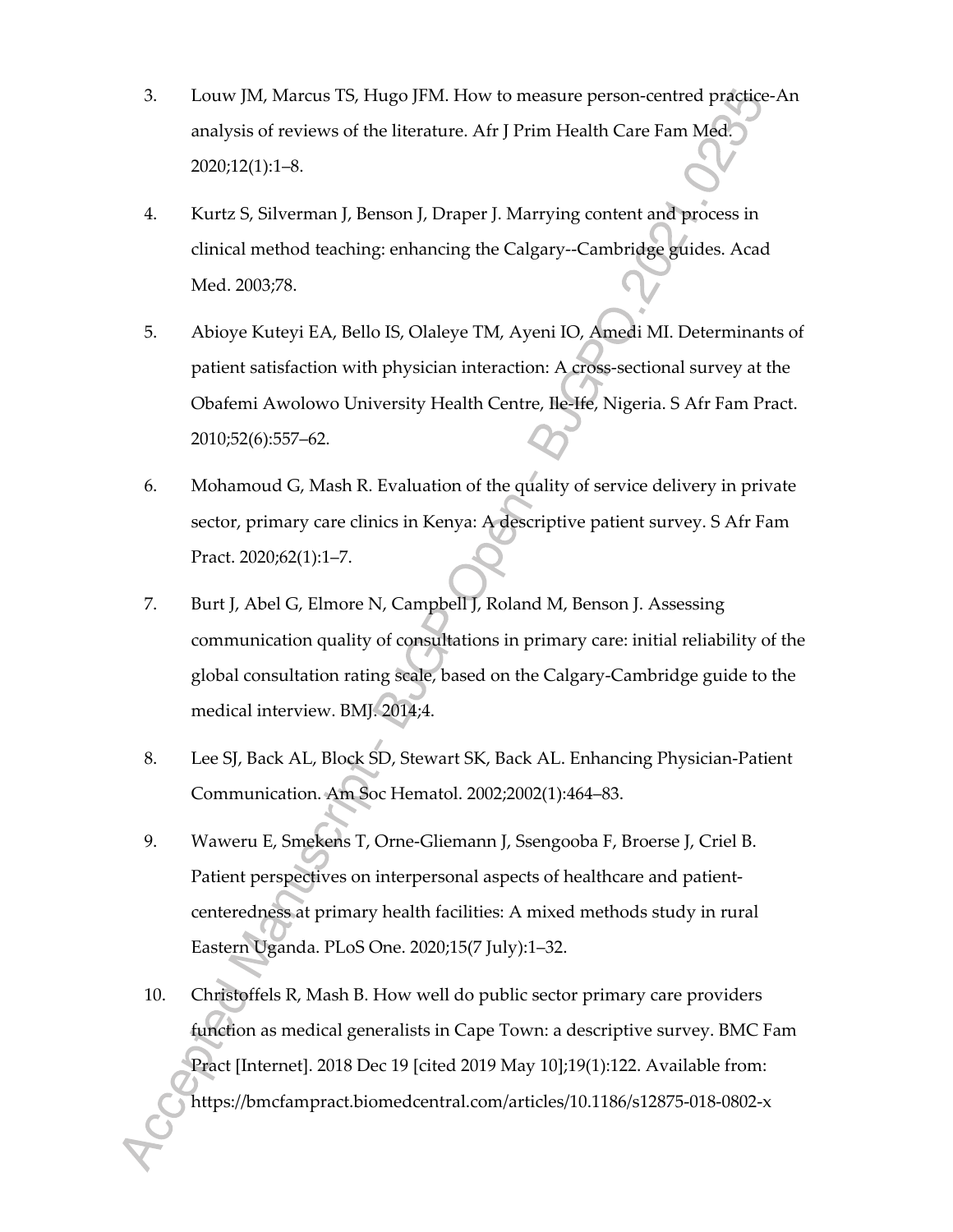- 11. Reeve J, Blakeman T, Freeman GK, Green LA, James PA, Lucassen P, et al. Generalist solutions to complex problems: Generating practice-based evidence - The example of managing multi-morbidity. BMC Fam Pract. 2013;14:112.
- 12. Howe AC, Mash RJ, Hugo JFM. Developing generalism in the South African context. S Afr Fam Pract. 2013;103(12).
- 13. Mash R, Almeida M, Wong WCW, Kumar R, von Pressentin KB. The roles and training of primary care doctors: China, India, Brazil and South Africa. Hum Resour Health [Internet]. 2015 Dec 4 [cited 2018 Jan 17];13(1):93. Available from: http://www.human-resources-health.com/content/13/1/93
- 14. Mash RJ, De Villiers MR, Moodley K, Nachega JB. Erratum: Guiding the development of family medicine training in africa through collaboration with the Medical Education Partnership Initiative. Acad Med 2014;89(8): S73-S77.
- 15. Institute for Health Metrics and Evaluation. Kenya [Internet]. Kenya. 2022 [cited 2022 Feb 9]. Available from: https://www.healthdata.org/kenya
- 16. Norcini J, Zaidi Z. Workplace assessment. In: Swanwick T, Kirsty Forrest K, O'Brien B, editors. Understanding Medical Education: Evidence, Theory and Practice. 3rd ed. London: Association for the Study of Medical Education; 2018. p. 319–34.
- 17. Mash B, Blitz-Lindeque J. South African family practice manual. 3rd ed. Van Schaik, 2015;
- 18. Dalhouse University. The Medical Interview Calgary-Cambridge Guide [Internet]. [cited 2019 Oct 10]. p. 1–4. Available from: https://cdn.dal.ca/content/dam/dalhousie/pdf/faculty/medicine/departments/co re-units/DME/comm-skills/card\_medical\_interview.pdf
- 19. WONCA. ICPC-2-R: International Classification of Primary Care [Internet]. 2005 [cited 2019 Mar 10]. p. 204. Available from:

http://www.ph3c.org/PH3C/docs/27/000496/0000908.pdf%0Ahttp://www.amaz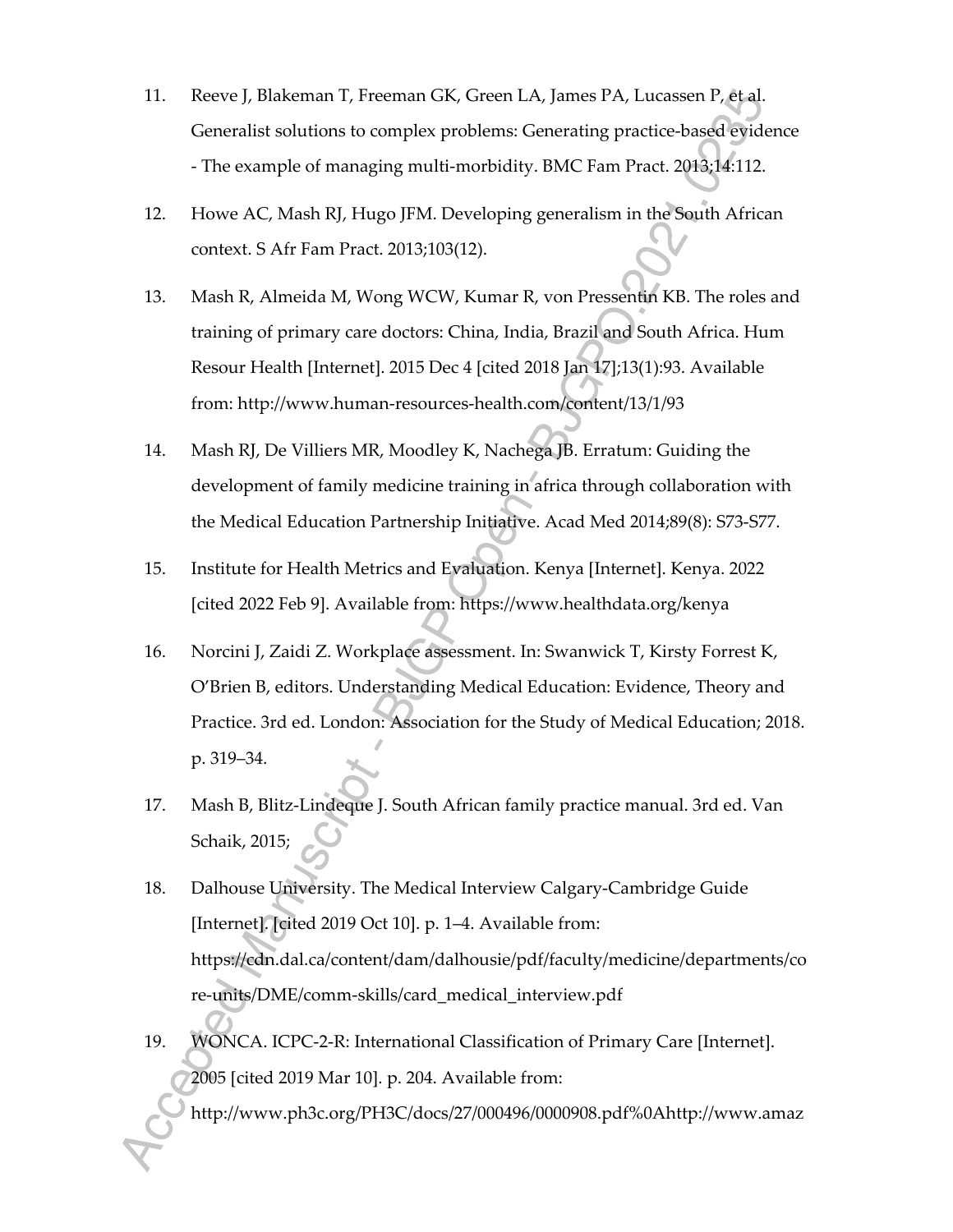on.com/ICPC-2-R-International-Classification-Primary-Publications/dp/0198568576%5Cnhttp://www.amazon.com/ICPC-2- International-Classification-Primary-Publications/dp/019262802X

- 20. Soler JK, Okkes I. Reasons for encounter and symptom diagnoses: A superior description of patients' problems in contrast to medically unexplained symptoms (MUS). Fam Pract. 2012;29(3):272–82.
- 21. Cornick R, Picken S, Wattrus C, Awotiwon A, Carkeek E, Hannington J, et al. The Practical Approach to Care Kit (PACK) guide: Developing a clinical decision support tool to simplify, standardise and strengthen primary healthcare delivery. BMJ Glob Health. 2018;3:1–10.
- 22. Santana MJ, Ahmed S, Lorenzetti D, Jolley RJ, Manalili K, Zelinsky S, et al. Measuring patient-centred system performance: A scoping review of patientcentred care quality indicators. BMJ Open. 2019;9(1):1–10.
- 23. Louw JM, Marcus TS, Hugo JFM. How to measure person-centred practice: an analysis of reviews. Afr J Prim Health Care Fam Med. 2020;12(1):1–8.
- 24. Barry MJ, Edgman-Levitan, S. Shared decision making The pinnacle patientcentered care. The New England Journal of Medicine, 2012; 366(9):780–781.
- 25. Perera HJM. Effective Communication Skills for Medical Practice. J Postgrad Inst Med. 2015;2:1–20.
- 26. Ojakaa D, Olango S, Jarvis J. Factors affecting motivation and retention of primary health care workers. Hum Resour Health. 2014;12(33):1–13.
- 27. Mohamoud G, Mash B, Merali M, Orwa J, Mahoney M. Perceptions regarding the scope of practice of family doctors amongst patients in primary care settings in Nairobi. Afr J Prim Health Care Fam Med. 2018;10(1):1–7.
- 28. Sudhinaraset M, Giessler K, Golub G, Afulani P. Providers and women's perspectives on person-centered maternity care: A mixed methods study in Kenya. Int J Equity Health. 2019;18(1):1–15.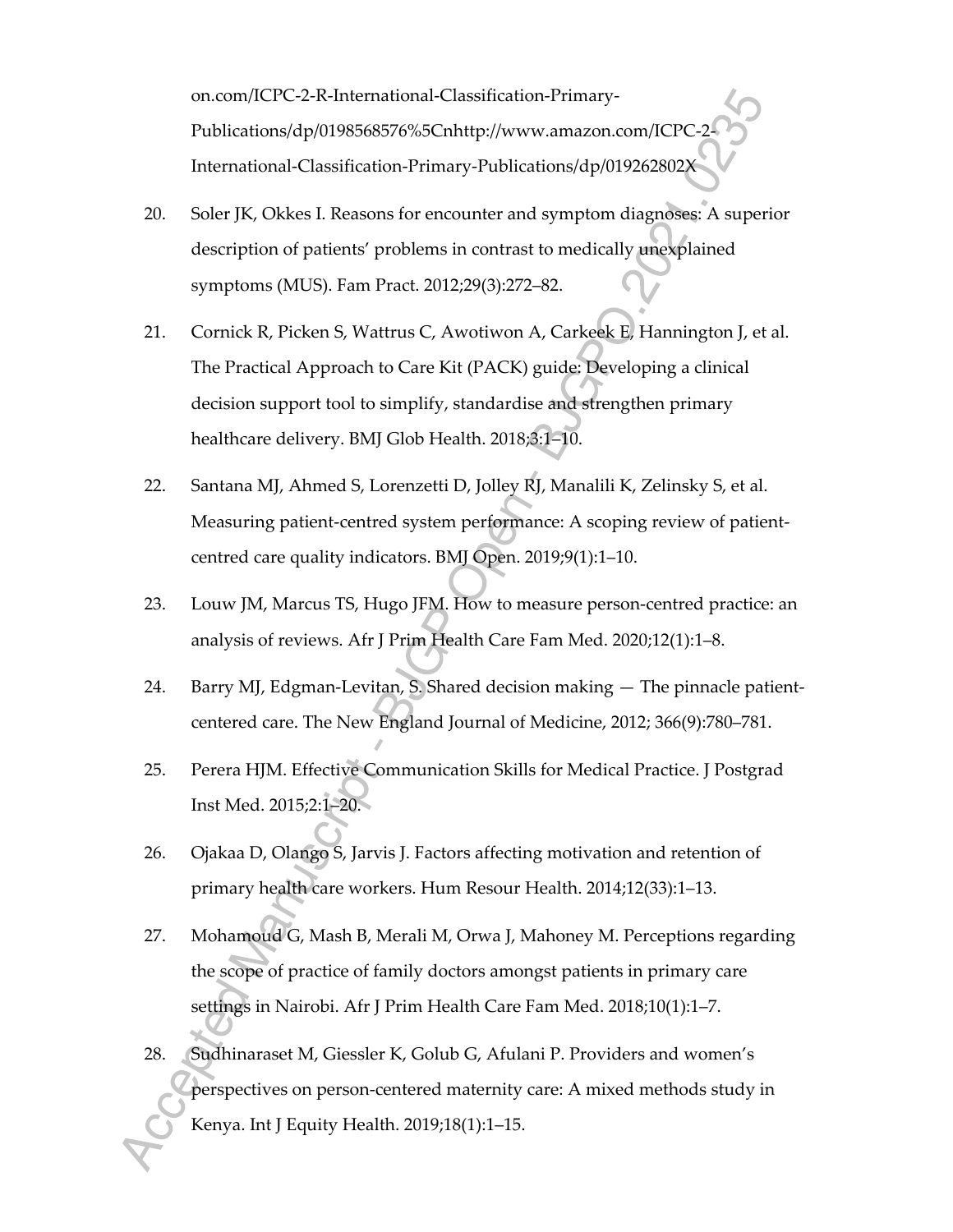- 29. Agyepong IA, Sewankambo N, Binagwaho A, Coll-Seck AM, Corrah T, Ezeh A, et al. The path to longer and healthier lives for all Africans by 2030: the Lancet Commission on the future of health in sub-Saharan Africa. Lancet [Internet]. 2017 Dec 23 [cited 2018 Oct 23];390(10114):2803–59. Available from: http://www.ncbi.nlm.nih.gov/pubmed/28917958
- 30. World Health Organization (WHO). PHCPI Primary Health Care Improvement Global Stakeholder Meeting 6 April Workshop : Shaping Primary Health Care. 2015.
- 31. Bresick GF, Sayed A-R, Le Grange C, Bhagwan S, Manga N, Hellenberg D. Western Cape Primary Care Assessment Tool (PCAT) study: Measuring primary care organisation and performance in the Western Cape Province, South Africa. Afr J Prim Health Care Fam Med. 2013 ;8(1):1–12.
- 32. Jones D, Dunn L, Watt I, Macleod U. Safety netting for primary care : Br J Gen Pract. 2019;e70:1–10.
- 33. Deveugele M, Derese A, Van Den Brink-Muinen A, Bensing J, de Maeseneer J. Consultation length in general practice: Cross sectional study in six European countries. BMJ. 2002;325(7362):472.
- 34. Britt H, Valenti L, Miller G. Time for care. Length of general practice consultations in Australia. Aust Fam Physician. 2002;31(9):876–80.
- 35. Cape J. Consultation length, patient-estimated consultation length, and satisfaction with the consultation. Br J Gen Pract. 2002;52(485):1004–6.
- 36. Ahmad BA, Khairatul K, Farnaza A. An assessment of patient waiting and consultation time in a primary healthcare clinic. Malaysian Fam Physician. 2017;12(1):14–21.
- 37. Royal College of General Practitioners. Medical generalism: impact report [Internet]. 2013. Available from: http://www.rcgp.org.uk/policy/rcgp-policyareas/medical-generalism.aspx [Cited 16th February 2022]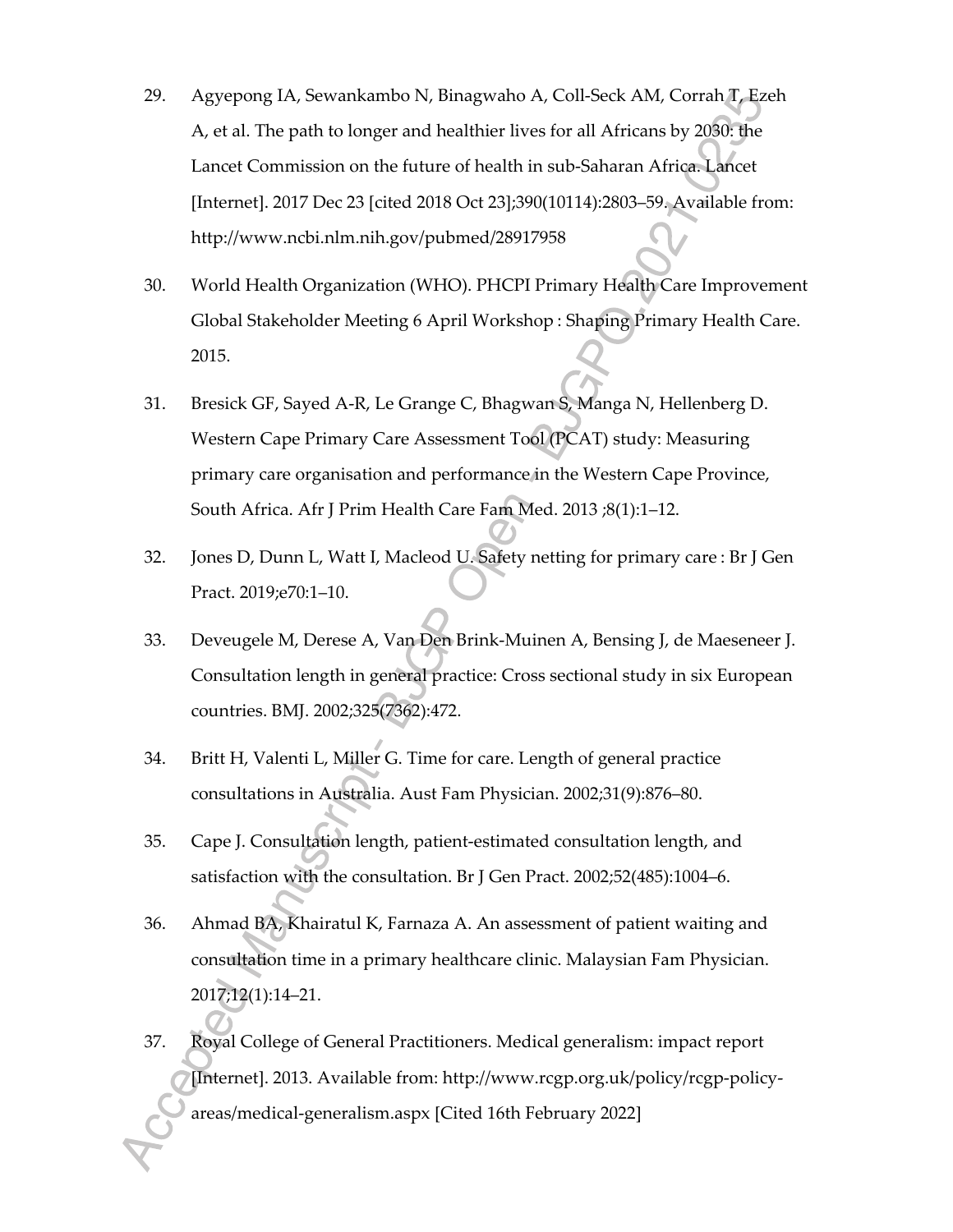- 38. Besigye I, Mash R, Essuman A, Flinkenflögel M. Conference report: Undergraduate family medicine and primary care training in Sub-Saharan Africa: Reflections of the PRIMAFAMED network. Afr J Prim Health Care Fam Med. 2017;9(1):1–5.
- 39. von Pressentin KB, Besigye I, Mash R, Malan Z. The state of family medicine training programmes within the primary care and family medicine education

network. Afr J Prim Health Care Fam Med. 2020;12(1):15-5.<br>
And Control of Control of Control of Control of Control of Control of Control of Control of Control of Control of Control of Control of Control of Control of Contr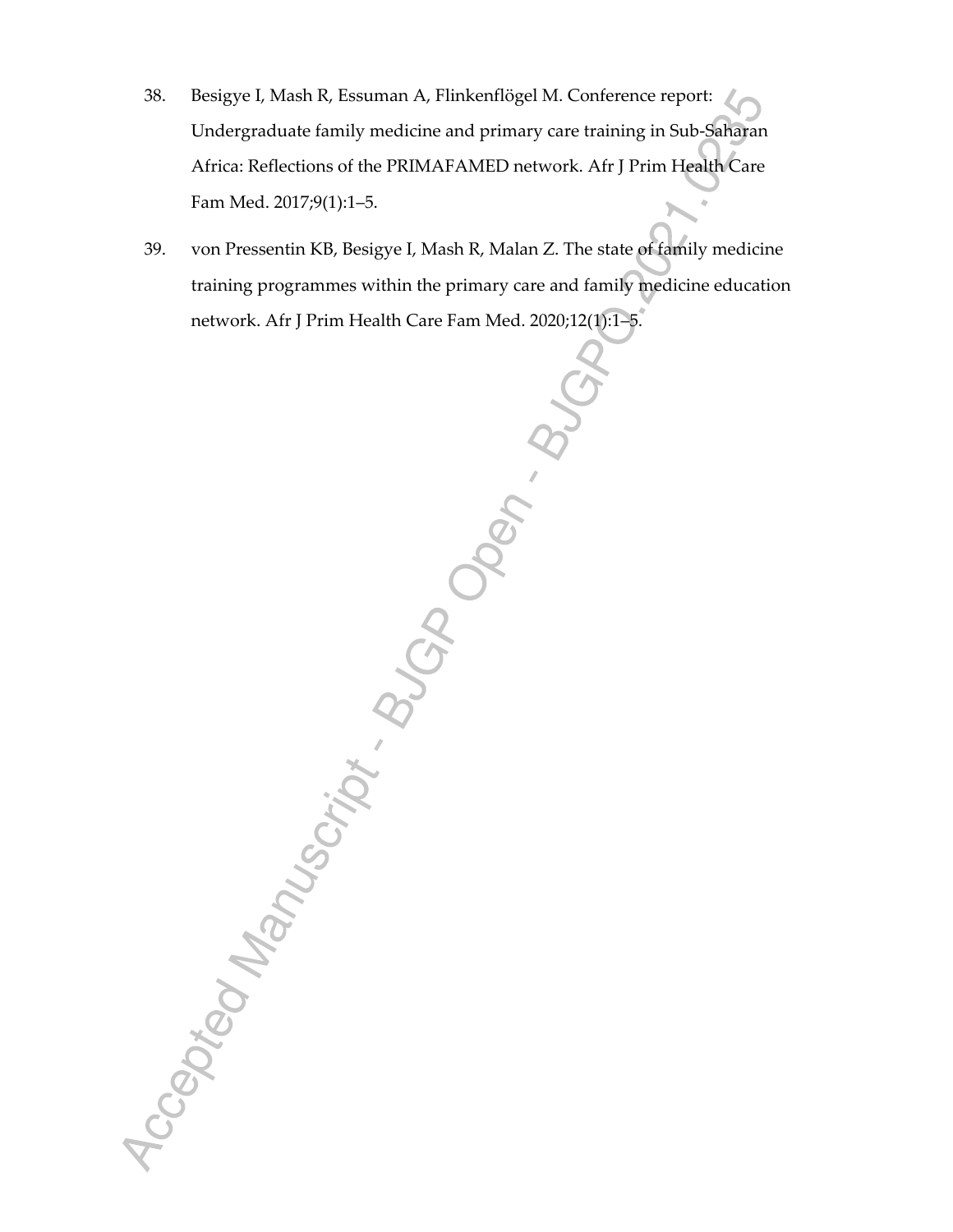| Table 1: Main reasons for encounter and diagnoses in the consultations $\sqrt{ }$ |  |  |  |
|-----------------------------------------------------------------------------------|--|--|--|
|-----------------------------------------------------------------------------------|--|--|--|

| No             | <b>ICPC</b> domains for | $N=49$        | N <sub>o</sub> | <b>ICPC</b> domains for diagnoses | $N=31$        |
|----------------|-------------------------|---------------|----------------|-----------------------------------|---------------|
|                | reasons for encounter   | $n(^{0}_{0})$ |                |                                   | $n(^{0}_{0})$ |
| $\mathbf{1}$   | Gastrointestinal        | 13(26.5)      | $\mathbf{1}$   | Gastrointestinal                  | 10(32.2)      |
| $\overline{2}$ | Respiratory             | 9(18.3)       | $\overline{2}$ | Musculoskeletal                   | 7(22.5)       |
| $\overline{3}$ | Musculoskeletal         | 6(12.2)       | 3              | Respiratory                       | 6(19.3)       |
| $\overline{4}$ | General                 | 6(12.2)       | $\overline{4}$ | Female genital                    | 4(12.9)       |
| 5              | Neurological            | 5(10.2)       | 5              | Skin                              | 1(3.2)        |
| 6              | Female genital          | 5(10.2)       | 6              | Cardiovascular                    | 1(3.2)        |
| $\overline{7}$ | Urological              | 2(4.0)        | $\overline{7}$ | Male genital                      | 1(3.2)        |
| $\,8\,$        | Skin                    | 1(2.0)        | $8\,$          | Urological                        | 1(3.2)        |
| 9              | Male genital            | 1(2.0)        |                |                                   |               |
| 10             | Eye                     | 1(2.0)        |                |                                   |               |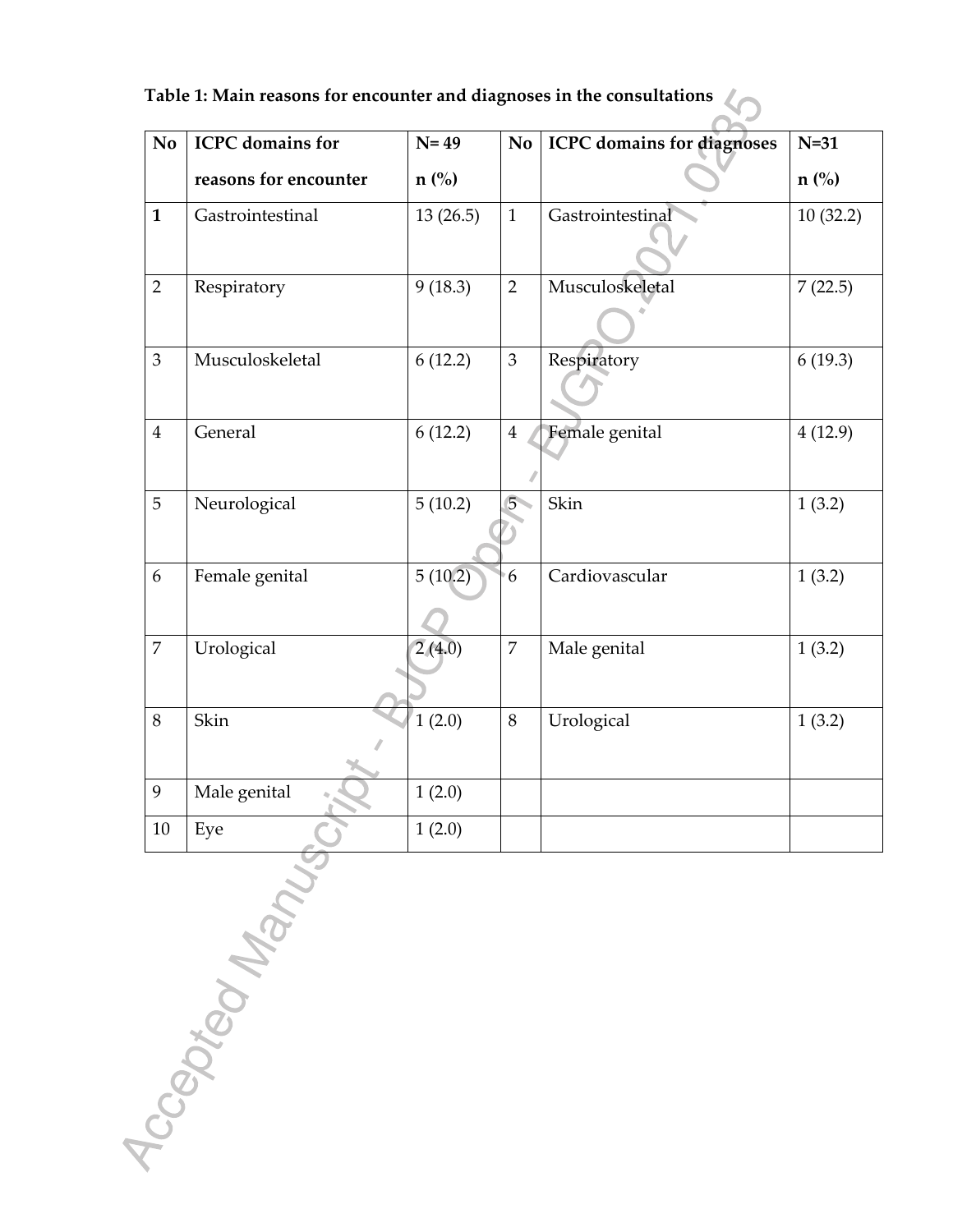|                | <b>Consultation skill</b>             | <b>Not</b>    | Partially     | <b>Fully</b> |
|----------------|---------------------------------------|---------------|---------------|--------------|
|                |                                       | done          | done          | done         |
|                |                                       | $n(^{0}_{0})$ | $n(^{0}_{0})$ | n (%)        |
| $\mathbf{1}$   | Makes appropriate greeting /          | 12(52.2)      | 5(21.7)       | 6(26.1)      |
|                | introduction and demonstrates         |               |               |              |
|                | interest and respect (N23)            |               |               |              |
| $\overline{2}$ | Identifies and confirms the patient's | 9(39.1)       | 12(52.2)      | 2(8.7)       |
|                | problem list or issues (N=23)         |               |               |              |
| 3              | Encourages patient's contribution /   | 1(4.3)        | 12(52.2)      | 10(43.5)     |
|                | story $(N=23)$                        |               |               |              |
| $\overline{4}$ | Makes an attempt to understand        | 9(39.2)       | 13(56.5)      | 1(4.3)       |
|                | the patient's perspective (N=23)      |               |               |              |
| 5              | Thinks family, and obtains relevant   | 12(52.2)      | 8(34.8)       | 3(13.0)      |
|                | family, social and occupational       |               |               |              |
|                | information $(N=23)$                  |               |               |              |
| 6              | Obtains sufficient information to     | 1(4.3)        | 3(13.1)       | 19(82.6)     |
|                | ensure no serious condition is likely |               |               |              |
|                | to be missed (N=23)                   |               |               |              |
| 7              | Appears to make a clinically          | 1(4.3)        | 2(8.7)        | 20 (87.0)    |
|                | appropriate working diagnosis         |               |               |              |
|                | $(N=23)$                              |               |               |              |
| 8              | There is a clear explanation of the   | 0(0.0)        | 2(11.1)       | 16(88.9)     |
|                | diagnosis and management plan         |               |               |              |
|                | $(N=18)$                              |               |               |              |
| 9              | Gives patient an opportunity to ask   | 2(11.2)       | 8(44.4)       | 8(44.4)      |
|                | for other information and / or seeks  |               |               |              |
|                | to confirm patient's understanding    |               |               |              |
|                | $(N=18)$                              |               |               |              |

 $\mathcal{S}$ 

 $\sum_{i=1}^{n}$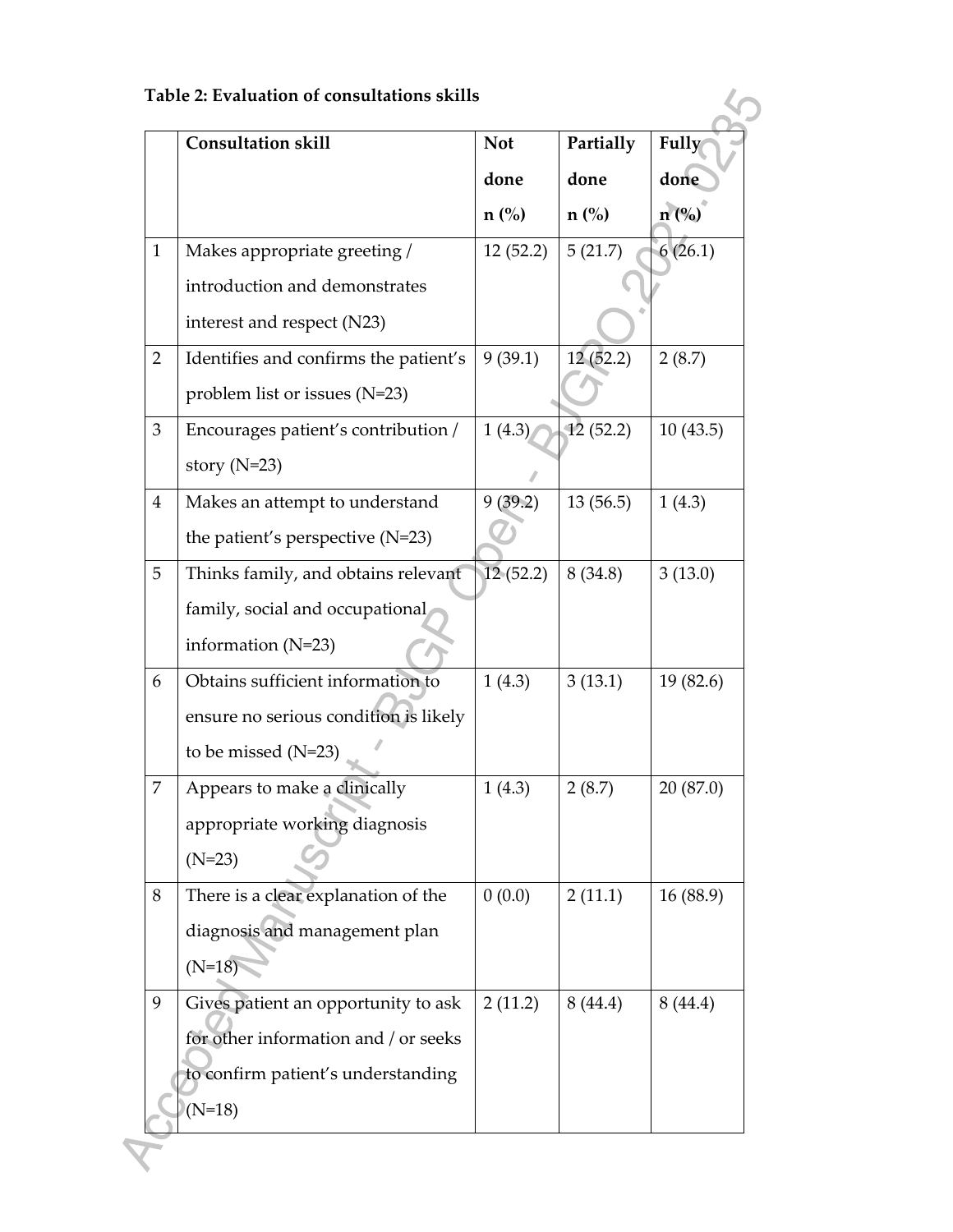| 10 | The explanation takes account of    | 13(65.0) | 3(15.0) | 4(20.0)   |
|----|-------------------------------------|----------|---------|-----------|
|    | and relates to the patient's        |          |         |           |
|    | perspective (N=20)                  |          |         |           |
|    |                                     |          |         |           |
| 11 | Involves the patient where          | 3(13.1)  | 7(30.4) | 13(56.5)  |
|    | appropriate in decision making      |          |         |           |
|    | $(N=23)$                            |          |         |           |
| 12 | Chooses an appropriate              | 0(0.0)   | 1(5.0)  | 19 (95.0) |
|    | management plan (N=20)              |          |         |           |
| 13 | Show a commitment to co-            | 0(0.0)   | 1(6.7)  | 14 (93.3) |
|    | ordination of care (N=15)           |          |         |           |
| 14 | Shows a commitment to continuity    | 6(30.0)  | 1(5.0)  | 13(65.0)  |
|    | of care $(N=20)$                    |          |         |           |
| 15 | Closes consultation successfully    | 5(23.8)  | 5(23.8) | 11(52.4)  |
|    | $(N=21)$                            |          |         |           |
| 16 | Provides appropriate safety netting | 7(36.8)  | 5(26.4) | 7(36.8)   |
|    | for the patient $(N=19)$            |          |         |           |

Note: N differs between skills, as not all skills were relevant in every consultation

For the patient (Noted that the patient of the patient of the patient of the patient of the patient of the patient of the patient of the patient of the patient of the patient of the patient of the patient of the patient o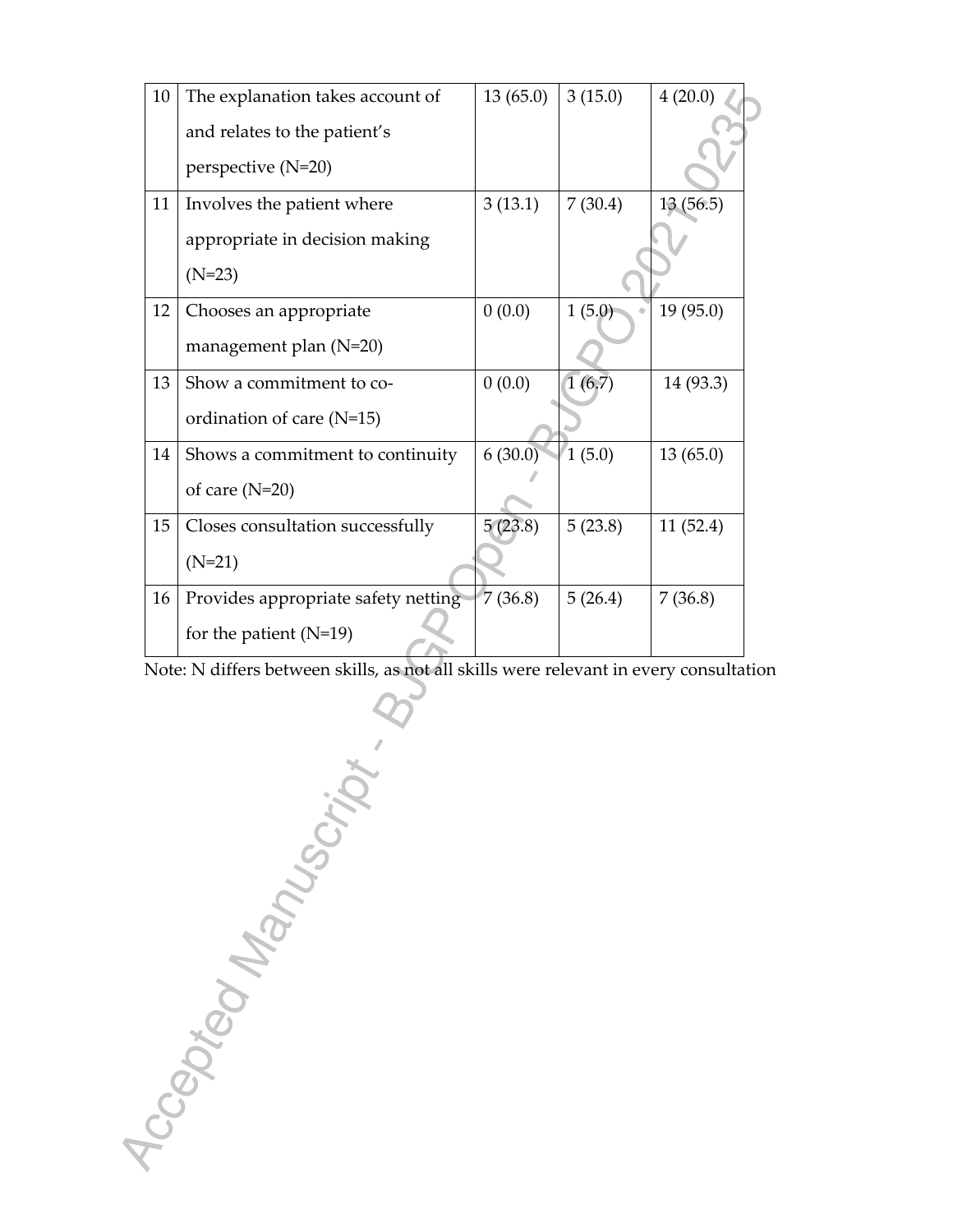*F* Google The Consultation of the Consultation of the Consultation of the Consultation of the Consultation of the Consultation of the Consultation of the Consultation of the Consultation of the Consultation of the Consult